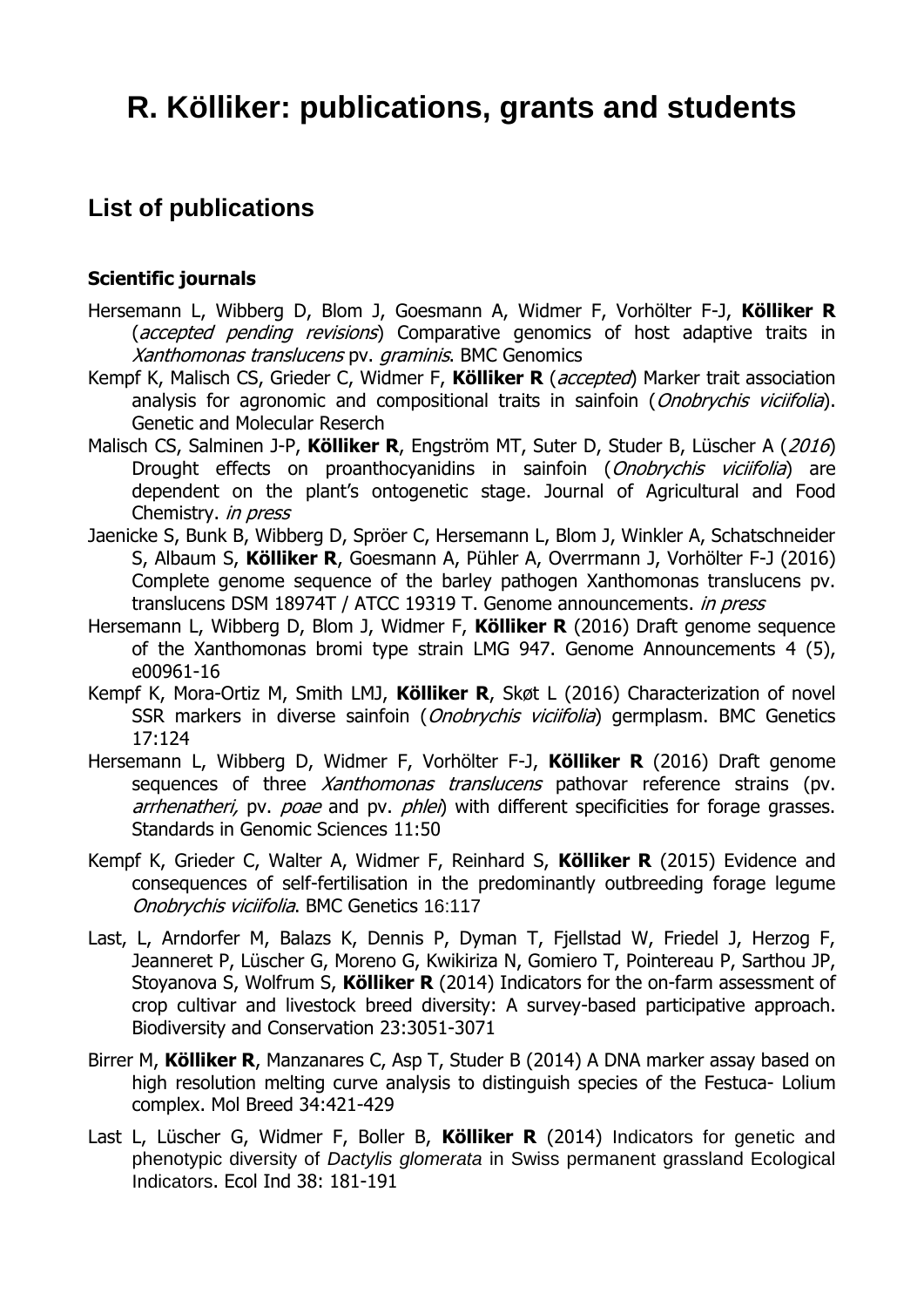- Last L, Widmer F, Fjellstad W, Stoyanova S, **Kölliker R** (2013) Genetic diversity of natural orchardgrass (*Dactylis glomerata* L) populations in three regions in Europe. BMC Genetics 14:102
- Herzog F, Jeanneret P, Ammari Y, Angelova S, Arndorfer M, Bailey D, Balazs K, Baldi A, Bunce RGH, Choisis JP, Dennis P, Dyman T, Eiter S, Fjellstad W, Fraser MD, Frank T, Friedel JK, Garchi S, Geijzendorffer I, Gomiero T, Jerkovich G, Jongman RHG, Kainz M, Kakudidi E, Kelemen E, **Kölliker R**, Kwikiriza N, Kovacs-Hostyanszki A, Last L, Lüscher G, Moreno G, Nkwiine C, Opio J, Oschatz ML, Paoletti MG, Pointerau P, Riedel S, Sarthou JP, Schneider M, Siebrecht N, Sommaggio D, Stoyanova S, Szerencsits E, Targetti S, Viaggi D, Wilkes J, Wolfrum S, Yashschenko S (2013) Measuring Farmland Biodiversity. Solutions 4:52-58
- Wichmann F, Vorhölter F-J, Hersemann L, Widmer F, Blom J, Niehaus K, Reinhard S, Conradin C, **Kölliker R** (2013) The non-canonical type III secretion system of Xanthomonas translucens pv. graminis is essential for forage grass infection. Mol Plant Pathol 14:576-588
- Walter A, Studer B, **Kölliker R** (2012) Advanced phenotyping offers opportunities for improved breeding of forage and turf species. Annal Bot 110:1271-1279
- Schneider S, Widmer F, Jacot K, **Kölliker R**, Enkerli J (2012) Spatial distribution of Metarhizium clade 1in agricultural landscape with arable land and different seminatural habitats. Appl Soil Ecol 52:20-28
- Amini F, Mirlohi AF, Majidi M, ShojaieFar S, **Kölliker R** (2011) Improved polycross breeding of tall fescue through marker based parental selection. Plant Breed 130:701-707
- Bartoš J, Sandve SR, **Kölliker R**, Kopecký D, Němcová P, Stočes S, Kilian A, Rognli OA, Doležel J (2011) Genetic mapping of DArT markers in the *Festuca-Lolium* complex and their use in freezing tolerance association analysis. Theor Appl Genet 122:1133- 1147
- Wichmann F, Asp T, Widmer F, **Kölliker R** (2011) Transcriptional responses of Italian ryegrass during interaction with Xanthomonas translucens pv. graminis reveal novel candidate genes for bacterial wilt resistance. Theor Appl Genet 122:567-579
- Wichmann F, Müller Hug B, Widmer F, Boller B, Studer B, **Kölliker R** (2011) Phenotypic and molecular genetic characterization indicate no major race-specific interactions between Xanthomonas translucens pv. graminis and Lolium multiflorum. Plant Pathol 60:314-324
- Studer B, **Kölliker R**, Muylle H, Asp T, Frei U, Roldán-Ruiz I, Barre P, Barth S, Skøt L, Armstead IP, Dolstra O, Roulund N, Nielsen KK, Lübberstedt T (2010) EST-derived SSR markers used as anchor loci for the construction of a consensus linkage map in ryegrass (Lolium spp.) BMC Plant Biol 10:177
- Kopecky D, Bartos J, Lukaszewski AJ, Baird JH, Cernoch V, **Kölliker R**, Rognli OA, Blois H, Caig V, Lübberstedt T, Studer B, Dolezel J, Kilian J (2009) Development and mapping of DArT markers within the Festuca-Lolium complex. BMC Genomics 10:473
- Isobe S, **Kölliker R**, Hisano H, Sesamoto S, Wada T, Klimenko I, Okumura K, Tabata S (2009) Construction of a consensus linkage map and genome-wide polymorphism analysis of red clover. BMC Plant Biology 9:57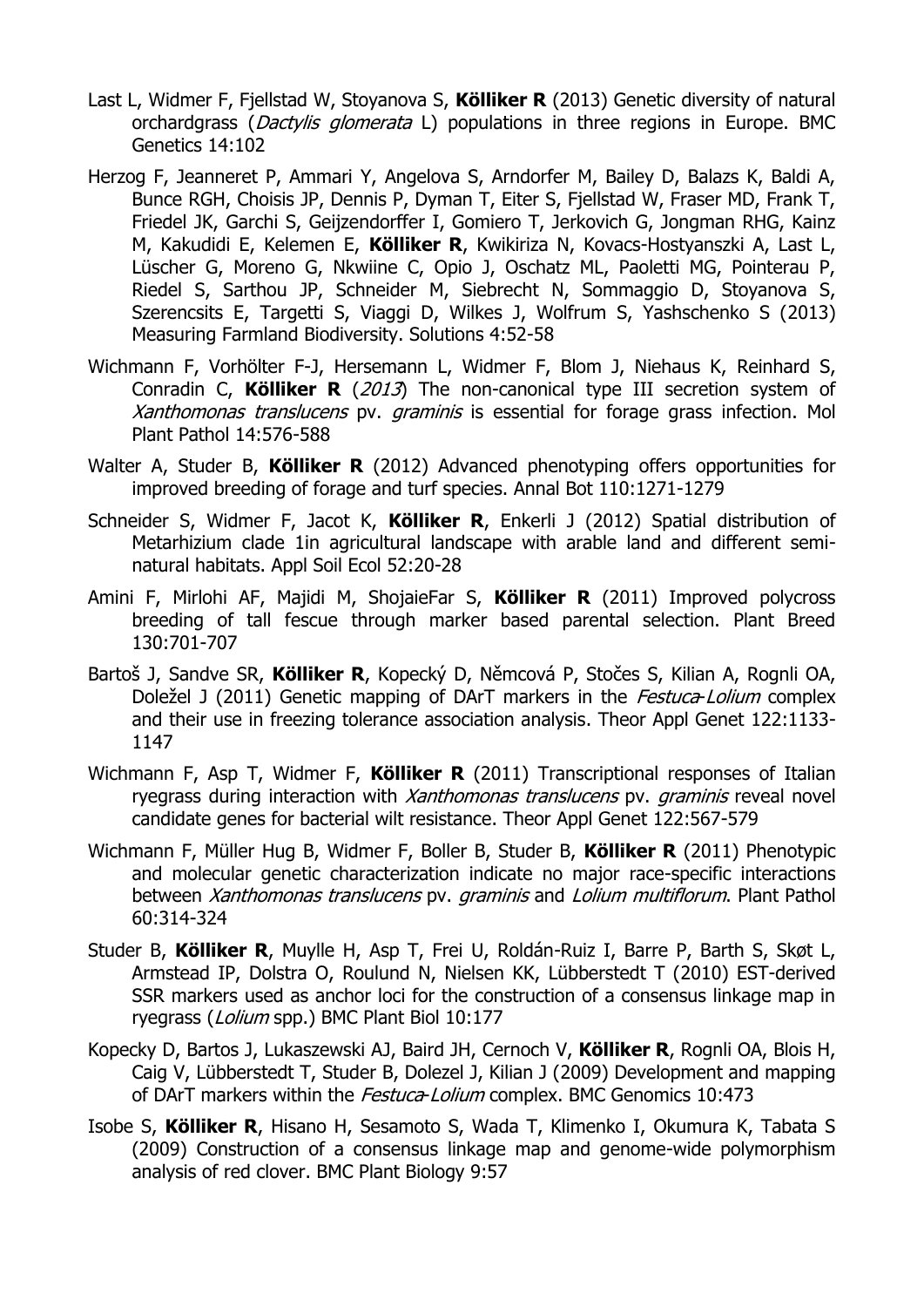- Oulevey C, Widmer F, **Kölliker R**, Enkerli J (2009) An optimized microsatellite marker set for detection of *Metarhizium anisopliae* genotype diversity on field and regional scales. Myological Research 113:1016-1024
- Studer B, Jensen LB, Hentrup S, Brazauskas G, **Kölliker R**, Lübberstedt T (2008) Genetic characterisation of seed yield and fertility traits in perennial ryegrass (*Lolium perenne* L.). Theor Appl Genet, 117:781-791
- Peter-Schmid MKI, **Kölliker R**, Boller B (2008) Value of permanent grassland habitats for in-situ conservation of Festuca pratensis Huds. and Lolium multiflorum Lam. Euphytica, 164:239-253
- Studer B, Asp T, Frei U, Hentrup S, Meally H, Guillard A, Barth, S, Muylle H, Roldàn-Ruiz I, Barre P, Koning-Boucoiran C, Uenk-Stunnenberg G, Dolstra O, Skot L, Skot KP, Turner BT, Humphreys MO, **Kölliker R**, Rolound N, Nielsen KK, Lübberstedt T (2008) Expressed sequence tag-derived microsatellite markers of perennial ryegrass (Lolium perenne L.) Mol Breed 21:533-548
- Peter-Schmid MKI, Boller B, **Kölliker R** (2008) Habitat and management affect genetic structure of Festuca pratensis but not Lolium multiflorum ecotype populations. Plant Breed 127:510-517
- Herrmann D, Boller B, Studer B, Widmer F, **Kölliker R** (2008) Improving persistence in red clover - insights form QTL analysis and comparative phenotypic evaluation. Crop Sci 48:269-277
- Enkerli J, Gisler A, **Kölliker R**, Widmer F (2008) Development of 16 microsatellite markers for the European chockchafer, Melolontha melolontha. Mol Ecol Res 8:158-160
- **Kölliker R**, Bassin S, Schneider D, Widmer F, Fuhrer J (2008) Elevated ozone affects the genetic composition of Plantago lanceolata L. populations. Env Poll 152:380-386
- Studer B, Boller B, Bauer E, Posselt UK, Widmer F, **Kölliker R** (2007) Consistent detection of QTLs for crown rust resistance in Italian ryegrass (*Lolium multiflorum* L.) across environments and phenotyping methods. Theor Appl Genet 115:9-17
- Studer B, Widmer F, Enkerli J, **Kölliker R** (2006) Development of novel microsatellite markers for the grassland species *Lolium multiflorum*, L. perenne and Festuca pratensis. Mol Ecol Notes 6:1108-1110
- Studer B, Boller B, Doris H, Bauer E, Posselt UK, Widmer F, **Kölliker R** (2006) Genetic mapping reveals one major QTL for bacterial wilt resistance in *Lolium multiflorum* Lam. Theor Appl Genet 113:661-671
- **Kölliker R**, Enkerli J, Widmer F (2006) Characterisation of novel microsatellite loci for red clover (Trifolium pratense L.) from enriched genomic libraries. Mol Ecol Notes 6:50- 53
- Widmer F, Hartmann M, Frey, B, **Kölliker R** (2006) A Novel Strategy to Extract Specific Phylogenetic Sequence Information from Community T-RFLP. J Microbiol Methods 66: 512-520
- **Kölliker R**, Krähenbühl R, Boller B, Widmer F (2006) Genetic diversity and pathogenicity of the grass pathogen *Xanthomonas translucens* pv. *graminis*. Syst Appl Microbiol 29:109-119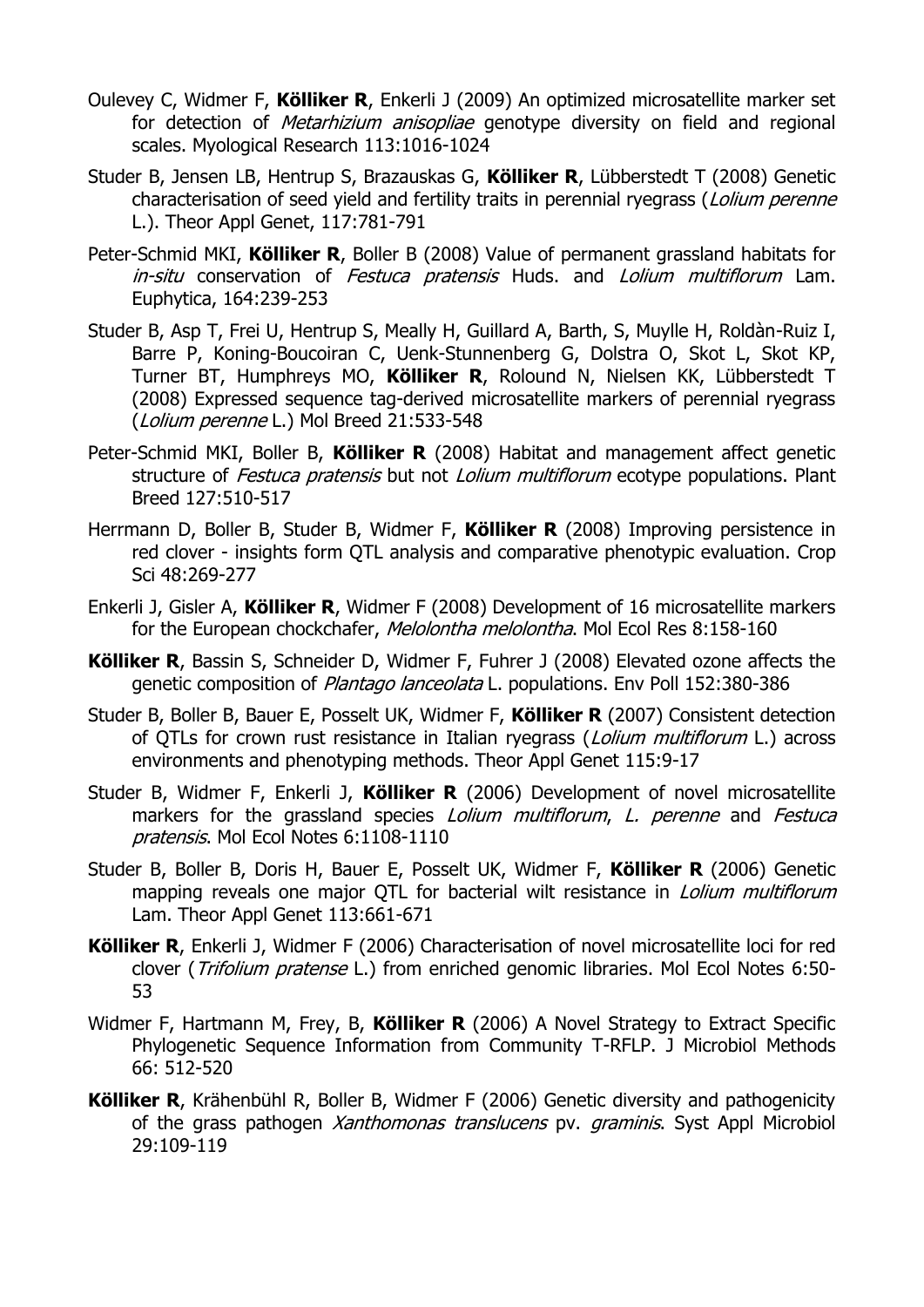- Rechsteiner MP, Widmer F, **Kölliker R** (2006) Expression profiling of Italian ryegrass (*Lolium multiflorum* Lam.) during infection with the bacterial wilt inducing pathogen Xanthomonas translucens pv. graminis. Plant Breed 125:43-51
- Herrmann D, Boller B, Studer B, Widmer F, **Kölliker R** (2006) QTL analysis of seed yield components in red clover (*Trifolium pratense* L.). Theor Appl Genet 112:536-545
- **Kölliker R**, Boller B, Widmer F (2005) Marker assisted polycross breeding to increase diversity and yield in perennial ryegrass (Lolium perenne L.). Euphytica 146: 55-65
- Enkerli J, **Kölliker R**, Keller S, Widmer F (2005) Isolation and characterization of microsatellite markers from the entomopathogenic fungus *Metarhizium anisopliae*. Mol Ecol Notes 5: 384-386
- Hartmann M, Frey B, **Kölliker R**, Widmer F (2005) Semi-automated analyses of soil microbial communities: comparison of T-RFLP and RISA based on descriptive and discriminative statistical approaches. J Microbiol Methods 61:349-360
- Herrmann D, Boller B, Widmer F, **Kölliker R** (2005) Optimisation of bulked AFLP analysis and its application for exploring diversity of natural and cultivated populations of red clover. Genome 48:474-486
- Bassin S, **Kölliker R**, Cretton C, Bertossa M, Widmer F, Bungener P, Fuhrer J (2004) Intraspecific variability in ozone sensitivity of *Centaurea jacea* L., a potential bioindicator species. Environ Pollut 131:1-12
- **Kölliker R**, Herrmann D, Boller B, Widmer F (2003) Swiss Mattenklee landraces a distinct and diverse genetic resource of red clover (*Trifolium pratense* L.). Theor Appl Genet 107:306-315
- Ubi BE, **Kölliker R**, Fujimori M, Komatsu T (2003) Assessment of genetic diversity in diploid cultivars of rhodesgrass based on Amplified Fragment Length Polymorphism markers. Crop Sci 43:1516-1522
- Carlen C, **Kölliker R**, Reidy B, Lüscher A, Nösberger J (2002) Effect of season and cutting frequency on root and shoot competition between *Festuca pratensis* and *Dactylis* glomerata. Grass Forage Sci 57:247-254
- **Kölliker R**, Jones ES, Drayton MC, Dupal MP, Forster JW (2001) Development and characterisation of simple sequence repeat (SSR) markers for white *clover (Trifolium* repens L.). Theor Appl Genet 102: 416-424
- **Kölliker R**, Jones ES, Jahufer MZZ, Forster JW (2001) Bulked AFLP analysis for the assessment of genetic diversity in white clover (Trifolium repens L.). Euphytica 121:305-315
- Guthridge KM, Dupal MP, **Kölliker R**, Jones ES, Smith KF, Forster JW (2001) AFLP analysis of genetic diversity within and between populations of perennial ryegrass (Lolium perenne L.). Euphytica 122: 191-201
- Jones ES, Drayton MC, Dupal MP, **Kölliker R**, Forster JW (2001) Development and characterisation of simple sequence repeat (SSR) markers for perennial ryegrass (Lolim perenne L.). Theor Appl Genet 102: 405-415
- Kölliker R, Stadelmann FJ, Reidy B, Nösberger J (1999) Genetic variability of *Festuca* pratensis Huds. compared with Lolium perenne L., and Dactylis glomerata L. Euphytica. 106:261-270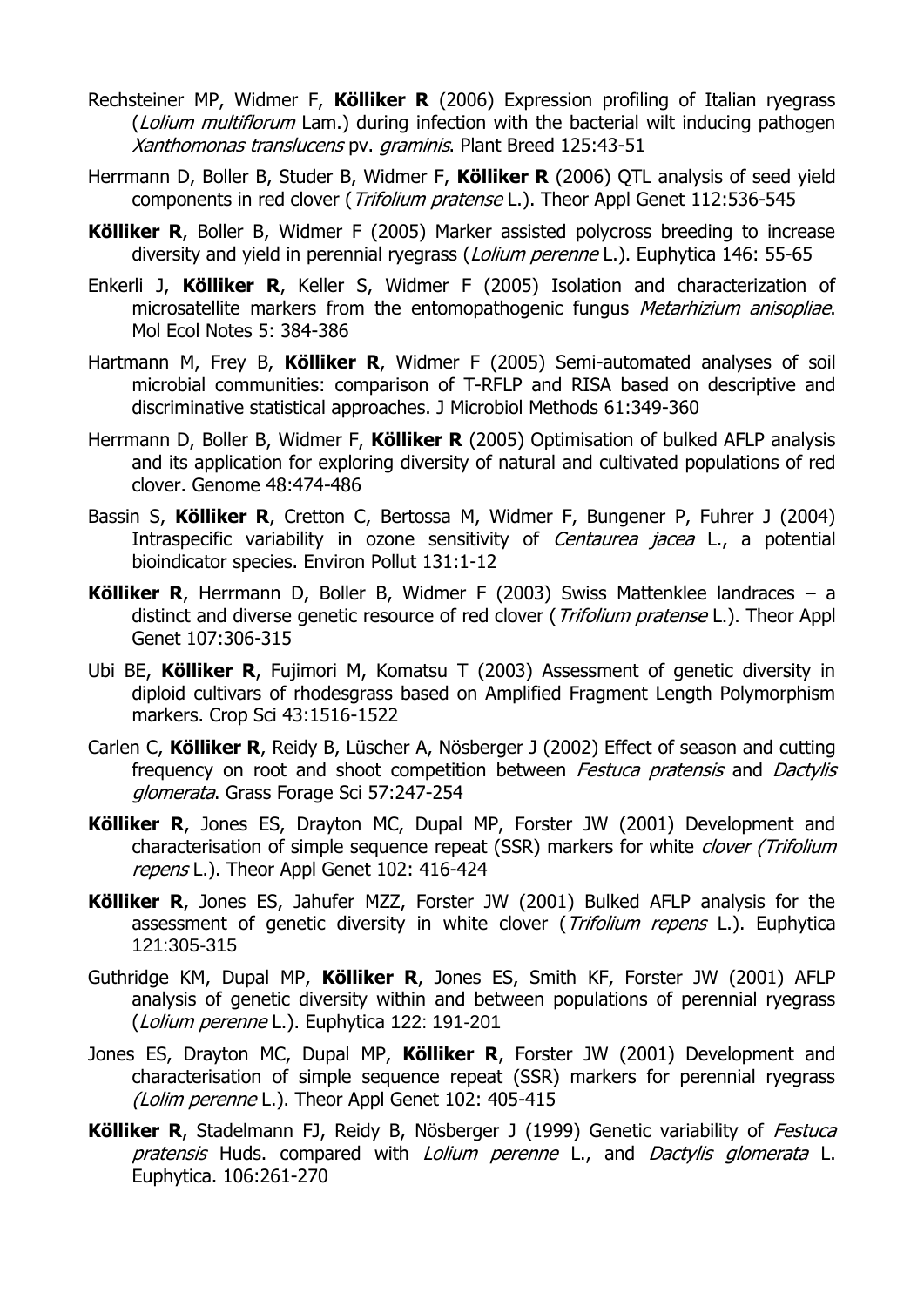- Carlen C, **Kölliker R**, Nösberger J (1999) Dry matter allocation and nitrogen productivity explain growth responses to photoperiod and temperature in forage grasses. Oecologia 121:441-446
- Stadelmann FJ, **Kölliker R**, Boller B, Spangenberg G, Nösberger J (1999) Field performance of cell suspension-derived Festuca arundinacea Schreb. regenerants and their half-sib families. Crop Sci 39:375-381
- **Kölliker R**, Stadelmann FJ, Reidy B, Nösberger J (1998) Fertilization and defoliation frequency affect genetic variability of *Festuca pratensis* Huds. in permanent grasslands. Mol Ecol 7:1757-1768
- Stadelmann FJ, Boller B, Spangenberg G, **Kölliker R**, Messerli M, Wang ZY, Nösberger J (1998) Fertility and growth in the field of Lolium perenne and Festuca rubra plants regenerated from suspension cultured cells and protoplasts. Plant Breeding 117: 37-44
- Stadelmann FJ, Boller B, Spangenberg G, **Kölliker R**, Wang ZY, Potrykus I, Nösberger J (1998) Field performance of cell suspension-derived Lolium perenne L. regenerants and their progenies. Theor Appl Genet 96: 634-639

#### **Book chapters**

- **Kölliker R**, Knorst V, Studer B, Boller B (2016) Single-marker assisted introgression of crown rust resistance in an Italian ryegrass breeding program. In: I. Roldán-Ruiz et al. (eds) Breeding in a World of Scarcity. Springer International Publishing, Switzerland. 163-167
- Reheul D, Aper J, Amdahl H, Annichiarico P, Arts P, Baert J, Barre P, Beguier V, Boller B, Durand JL, Feuerstein U, Ghesquiere A, Ghesquiere M, Grieder C, Gylstrom K, Julier B, Kölliker R, Litrico I, Marum P, Pecetti L, Riday H, Sampoux JP, Schubiger F, Scotti C, Vleugels T, Wolters L (2016) Report of the breeding debate. In: I. Roldán-Ruiz et al. (eds) Breeding in a World of Scarcity. Springer International Publishing, Switzerland. 313-319
- Last L, Boller B, Widmer F, **Kölliker R** (2014) Influence of management and habitat on genetic and phenotypic diversity of *Dactylis glomerata*. In: D. Sokolovic et al. (eds) Quantitative Traits Breeding for Multifunctional grasslands and turf. Springer Science+Business Media Dordrecht,
- Isobe S, **Kölliker R**, Boller B, Riday H (2014) Red clover (Trifolium pratense L.). In: Cai H, Yamada T, Kole, C (eds) Genetics, Genomics and Breeding of Forage Crops. CRC Press, boca Raton, FL, USA. 220-249
- Studer B, **Kölliker R** (2013) SNP genotyping technologies. In: Luebberstedt T and Varshney R (eds) Diagnostics in Plant Breeding. Springer Science+Business Media, Dordrecht, Germany. 187-210
- Last L, Dennis P, **Kölliker R** (2012) Indicators for crop and livestock genetic diversity. In: Herzog, F et al. (eds) Biodiversity indicators for European farming systems – A guide book. Agroscope Reckenholz-Tänikon Research Station ART, Zurich, Switzerland, 65- 70
- Wichmann F, Widmer F, Vorhölter F-J, Boller B, **Kölliker R** (2012) Breeding for resistance to bacterial wilt in ryegrass: insights into the genetic control of plant resistance and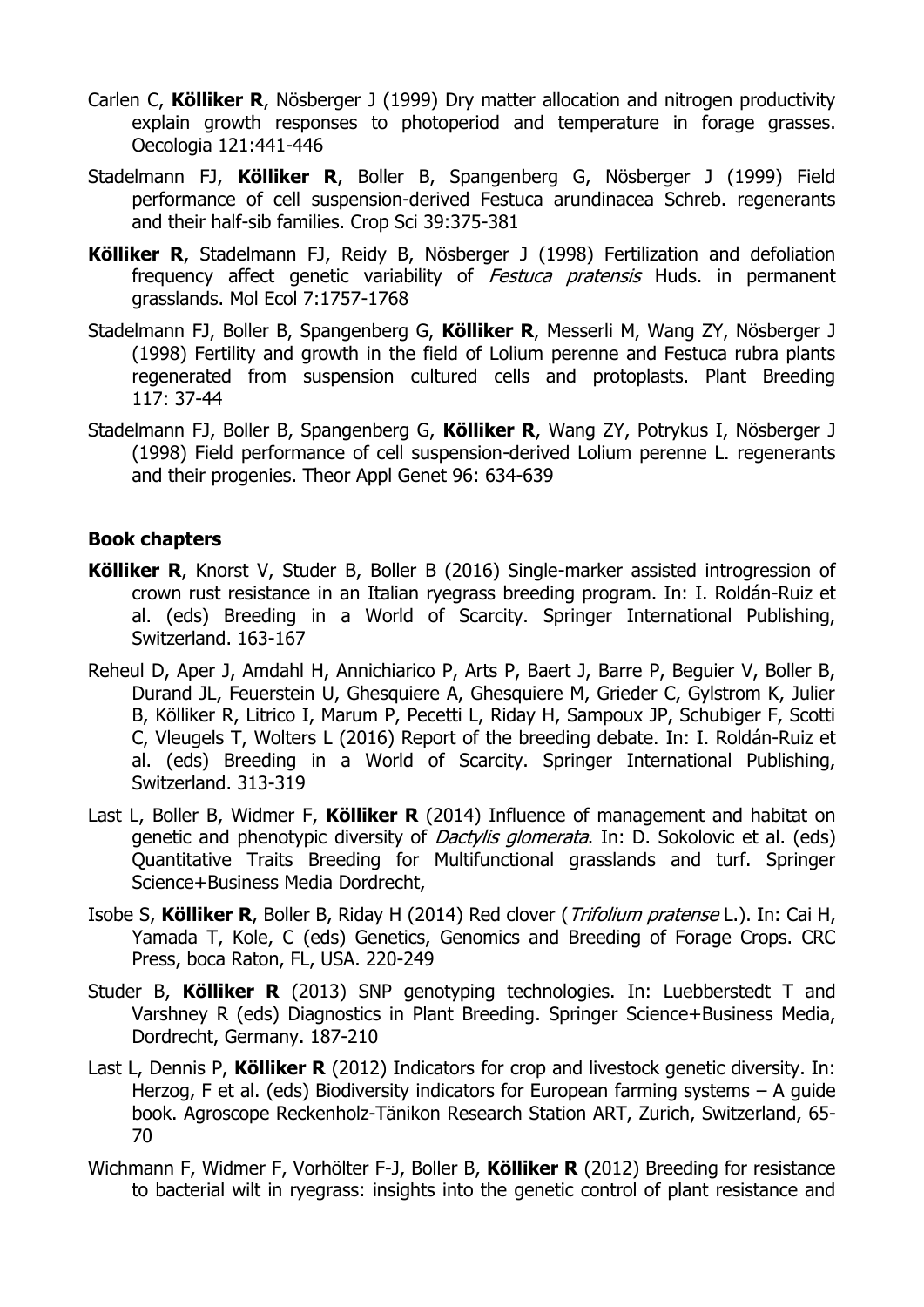pathogen virulence. In: Barth S and Milbourne D (eds) Breeding strategies for sustainable forage and turf grass improvement. Springer Science+Business Media, New York, 37-46

- Kopecký D, Bartoš J, Lukaszewski AJ, Baird JH, Sandve SR, Rognli OA, **Kölliker R**, Byrne SL, Tomaszewski C, Barth S, Kilian A, Černoch V, Klíma M, Azhaguvel P, Saha M, Doležel J (2012) DArTFest DNA Array – Applications and perspectives for grass genetics, genomics and breeding. In: Barth S and Milbourne D (eds) Breeding strategies for sustainable forage and turf grass improvement. Springer Science+Business Media, New York, 115-119
- Isobe S, Boller B, Klimenko S, **Kölliker R**, Rana JC, Sharma TR, Shirasawa K, Hirakawa H, Sato S, Tabata S (2012) Genome-wide SNP marker development and QTL identification for genomic selection in red clover. In: Barth S and Milbourne D (eds) Breeding strategies for sustainable forage and turf grass improvement. Springer Science+Business Media, New York, 29-35
- Last L, Herzog F, Boller B, Widmer F, **Kölliker R** (2011) Influence of habitat and management on genetic diversity of *Dactylis glomerata* in Switzerland. In: Pötsch, EM, Krautzer B, Hopkins A (eds) Grassland Farming and Land Management Systems in Mountaineous Regions. Grassland Science in Europe 16:562-564
- **Kölliker R\***, Boller B (2010) The role of genetic resources for sustainable and productive grassland agriculture. In: Schnyder H. et al. (eds) Grassland in a changing world. Proceedings of the 23 rd General Meeting of the European Grassland Federation Kiel, Germany, 29 August – 2 September. Mecke Druck und Verlag, Duderstadt, pp. 149- 158
- Wichmann F, Asp T, Widmer F, **Kölliker R**(2010) Identification of genes involved in bacterial wilt resistance in *Lolium multiflorum*. In: Huyghe C (ed) Sustainable use of genetic diversity in forage and turf breeding (Proceedings of the 28<sup>th</sup> Meeting of the Eucarpia Fodder Crops and Amenity Grasses Section). Springer Science+Business Media, New York, pp. 483-487
- Peter-Schmid, M, Kölliker R, Boller B (2010) Genetic diversity of *Festuca pratensis* Huds. and *Lolium multiflorum* Lam. ecotype populations in relation to species diversity and grassland type. In: Grassland Biodiversity: Habitat Types, Ecological Processes and Environmental Impacts. Nova Science Publishers, New York, pp. 333-345
- **Kölliker R**, Rosellini D, Wang ZY (2010) Development and application of biotechnological and molecular genetic tools. In: Boller B, Posselt UK, Veronesi F (eds) Handbook of Plant Breeding: Fodder Crops and Amenity Grasses, Springer Science+Business Media, New York, pp. 89-114
- Boller B, Schubiger FX, **Kölliker R** (2010) Red clover. In: Boller B, Posselt UK, Veronesi F (eds) Handbook of Plant Breeding: Fodder Crops and Amenity Grasses, Springer Science+Business Media, New York, pp. 439-456
- Roldan-Ruiz I, **Kölliker R** (2010) Marker assisted selection in forage crops and turf: a review. In: Huyghe C (ed) Sustainable use of genetic diversity in forage and turf breeding (Proceedings of the 28<sup>th</sup> Meeting of the Eucarpia Fodder Crops and Amenity Grasses Section). Springer Science+Business Media, New York, pp. 383-390
- Kopecky D, Bartos J, Lukaszewski AJ, Baird JH, Cernoch V, **Kölliker R**, Rognli OA, Blois H, Caig V, Dolezel J, Kilian A (2010) DArTFest – a platform for high-throughput genome profiling within the *Festuca - Lolium* complex. In: Huyghe C (ed) Sustainable use of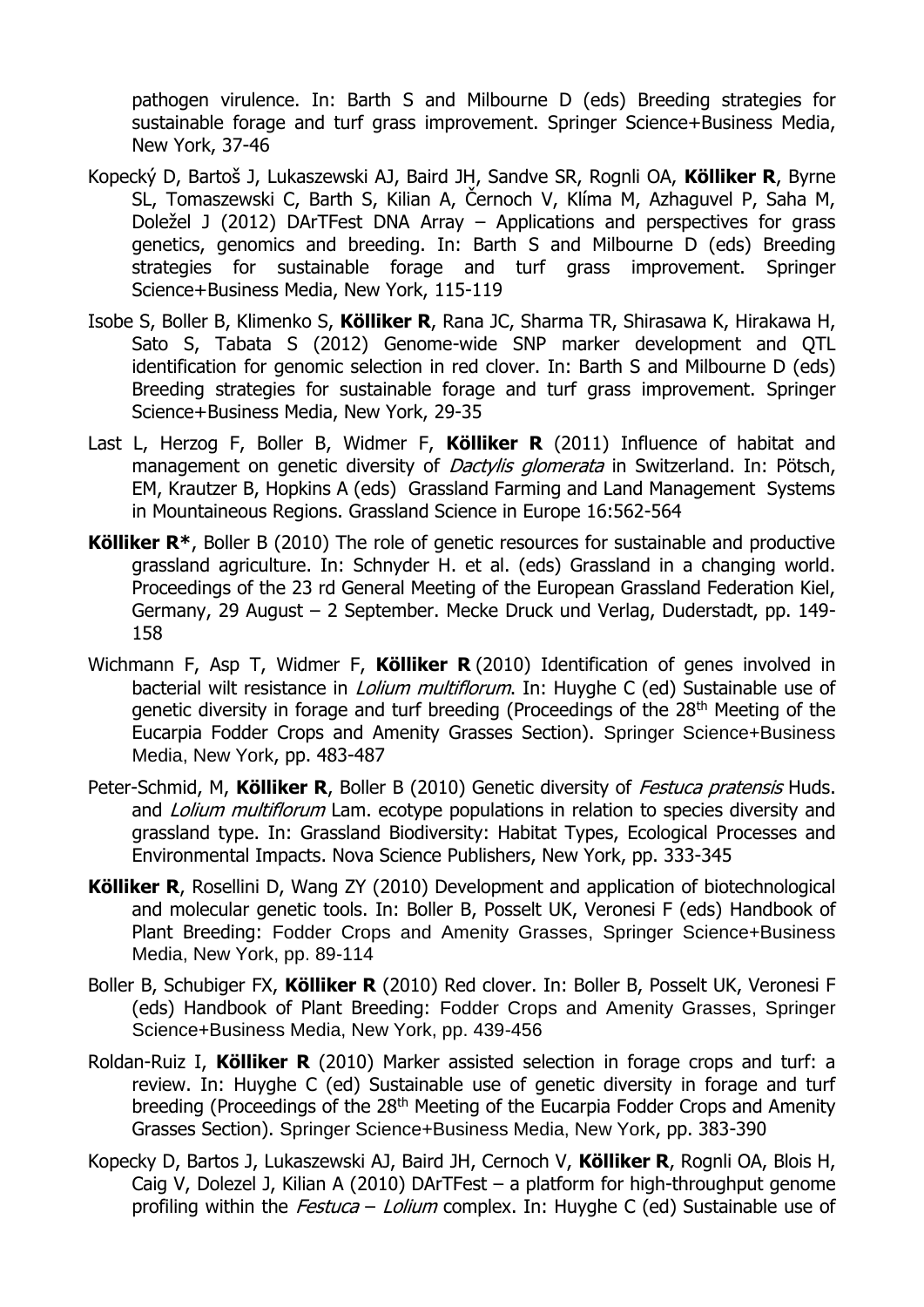genetic diversity in forage and turf breeding (Proceedings of the 28<sup>th</sup> Meeting of the Eucarpia Fodder Crops and Amenity Grasses Section). Springer Science+Business Media, New York, pp. 443-448

- **Kölliker R**, Boller B, Majidi M, Peter-Schmid MKI, Bassin, S, Widmer F (2008) Characterization and utilization of genetic resources for improvement and management of grassland species. In: Yamada T, Spangenberg S (eds) Molecular Breeding of Forage and Turf - The Proceedings of the 5<sup>th</sup> International Symposium on the Molecular Breeding of Forage and Turf pp 55-70
- Forster JW, Jones ES, **Kölliker R**, Drayton MC, Dupal MP, Guthridge KM, Smith KF (2001) DNA profiling in outbreeding forage species. In: Henry R (ed) Plant genotyping – the DNA fingerprinting of plants. CABI Press pp 290-320
- Forster JW, Jones ES, **Kölliker R**, Drayton MC, Dumsday JL, Dupal MP, Guthridge KM, Mahoney NL, van Zijll de Jong E, Smith KF (2001) Development and implementation of molecular markers for forage crop improvement. In: Spangenberg G (ed) Molecular breeding of forage crops. Kluwer Academic Publishers, Dordrecht pp 101- 134

#### **Other publications**

- **Kölliker R**, Boller B (eds) (2016) Plant Breeding: the Art of Bringing Science to Life. Abstracts of the  $20<sup>th</sup>$  Eucarpia General Congress, Aug 29 – Sep 1, Zurich, **Switzerland**
- **Kölliker R**, Last L, Herzog F, Widmer F (2014) Genetische Diversität in der Landwirtschaft. Agrarforschung Schweiz 5:12-19
- **Kölliker R**, Wichmann F, Vorhölter F-J, Conradin C, Reinhard S, Boller B, Widmer F (2013) Bakterienwelke – eine rätselhafte Krankheit von Futtergräsern. Agrarforschung Schweiz 4:32-39
- Wolfrum S, Kainz M, Arndorfer M, Bogers M, Bunce RGH, Dennis P, Dyman TN, Garchi S, Geijzendorffer I, Gomiero T, Herzog F, Jeanneret P, Jongman RHG, **Kölliker R**,, Moreno G, Nkwiine C, Siebrecht N (2010) Report on the potential applicability of BioBio indicators beyond Europe – exemplified for three ICPC case study regions (Ukraine, Tunisia and Uganda). Munich, Deliverable 2.3 of the EU FP7 Project BioBio
- Dennis P, Herzog F, Jeanneret P, Arndorfer M, Bogers M, Bunce R. G. H, Bailey D, Choisis J.-P, Choisis N, Cuming D, Ehrmann O, Fjellstad W, Franck T, Fraser M. D, Friedel J, Geijzendorffer I, Gomiero T, Jongman R, Kainz M, **Kölliker R**, Last L, Lüscher G, Moreno G, Nicholas P, Paoletti M. G, Papaja-Hülsbergen S, Pelosi C, Pointereau P, Sarthou J.-P, Schneider M, Siebrecht N, Targetti S, Viaggi D, Wilkes J, Wolfrum S. (2010) Selection and field validation of candidate biodiversity indicators, including field manual. Handbook for testing candidate indicators of organic/low-input farming and biodiversity. BioBio FP7 project 227161
- Dennis P, Arndorfer M, Balázs K, Bailey D, Boller B, Bunce R. G. H, Centeri C, Corporaal A, Cuming D, Deconchat M, Dramstad W, Elyakime B, Falusi E, Fjellstad W, Fraser M. D, Freyer B, Friedel J. K, Geijzendorffer I, Jongman R, Kainz M, Marcos G. M, Gomiero T, Grausgruber-Gröger S, Herzog F, Hofer G, Jeanneret P, Kelemen E, **Kölliker R**, Moakes S. R, Nicholas P, Paoletti M. G, Podmaniczky L, Pointereau P, Sarthou J.-P, Siebrecht N, Sommaggio D, Stoyanova S. D, Teufelbauer N, Viaggi D, Vialatte A, Walter T, Widmer F, Wolfrum S. (2009) Conceptual foundations for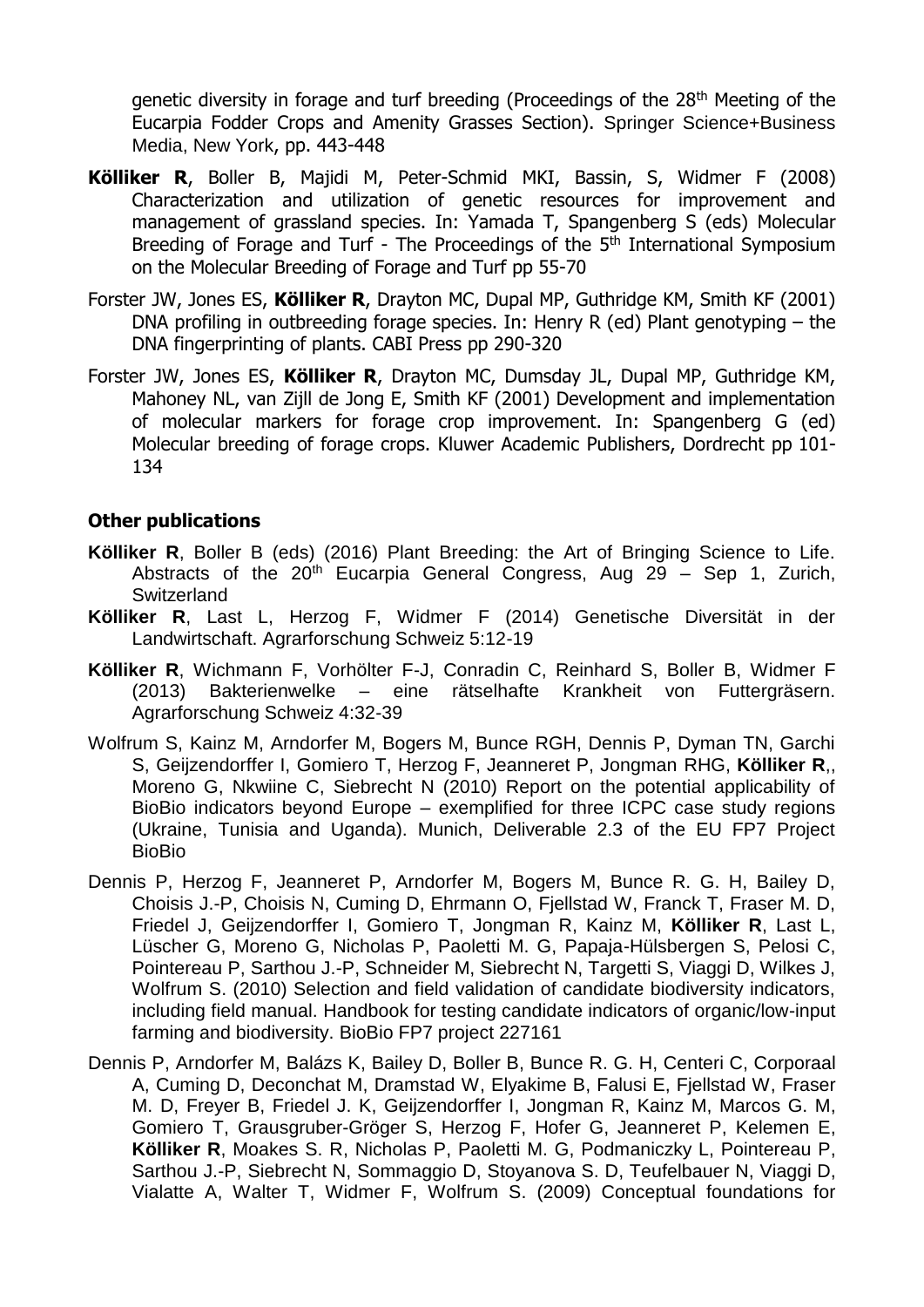biodiversity indicator selection for organic and low-input farming systems : Deliverable 2.1 BioBio FP7 project 227161

- Kessler W, Boller B, **Kölliker R**, Günter S, Tresch E (2009) Bewertung der in situ und ex situ Erhaltung von Wiesenschwingel-Ökotypen : Zwischenbericht Projekt NAP 03-04, 2008.
- **Kölliker R,** Gaume A, Hund A, Winzeler M, Einsele A (2008) Eine Vision für den Schweizer Pflanzenbau im Jahr 2050. Agrarforschung 15:332-337
- **Kölliker R**, Studer B, Krähenbühl R, Streckeisen P, Schubiger FX, Boller B, Widmer F (2008) Mit Molekulargenetik gegen Bakterienwelke bei Gräsern. Agrarforschung 15: 92-97
- Hartmann M, Fliessbach A, **Kölliker R**, Enkerli J, Dubois D, Widmer F (2006). Anbausysteme beeinflussen Bodenbakterien. Agrarforschung 13: 494-499.
- Boller B, Schubiger FX, Tanner P, Streckeisen P, Herrmann D, **Kölliker R** (2005) La diversité génétique dans les prairies naturelles suisses et son utilisation en sélection. Fourrages 182: 263-274
- Herrmann D, Boller B, Widmer F, **Kölliker R** (2003) Genetic characterisation and potential origin of Swiss red clover landraces (*Trifolium pratense* L.) Czech J Genet Plant Breed 39:120-124
- **Kölliker R,** Boller B, Häfele Y, Günter S, Herrmann D, Widmer F (2003) Genetische Diversität im Schweizer Mattenklee. Agrarforschung 10:361-368
- **Kölliker R** (1998) Genetic variability in *Festuca pratensis* Huds.: effect of management in permanent grassland and comparison of cultivars to other species. PhD thesis Swiss Federal Institute of Technology, Zürich
- Carlen C, Gex P, **Kölliker R** (1998) Permanent meadow in mountain regions: effects of management on forage quality, dry matter production of the sward, botanical composition and genetic variability of natural populations. Herba 11:17-23

#### **Presentations at conferences**

#### Oral presentations

- **Kölliker R**, Malisch C, Kempf K, Lüscher A (2016) Improving performance and tannin content of the forage legume sainfoin (*Onobrychis viciifolia*). Plant Breeding: the Art of Bringing Science to Life: 20th Eucarpia General Congress, Aug 29 – Sep 1, Zurich, Switzerland
- Knorst V, Byrne S L, Asp T, Studer B, Widmer F, **Kölliker R** (2016) Wisdom of crowds: pooled sequencing identifies genomic regions associated with disease resistance in ryegrass. Plant Breeding: the Art of Bringing Science to Life: 20<sup>th</sup> Eucarpia General Congress, Aug 29 – Sep 1, Zurich, Switzerland
- **Kölliker R\*** (2015) Bacterial wilt in pastures: unraveling the virulence of *X. translucens* pv. *graminis*. Symposium on plant-pathogenic Xanthomonads. Université Catholique de Louvain. Nov 20, Louvain-la-Neuve, BE
- **Kölliker R\*** (2015) The way forward? Strategies to optimise sainfoin performance and tannin content. Bioactive Legumes: Forages with Veterinary, Nutritional & Environmental Qualities. October 20-21, Cambridge, UK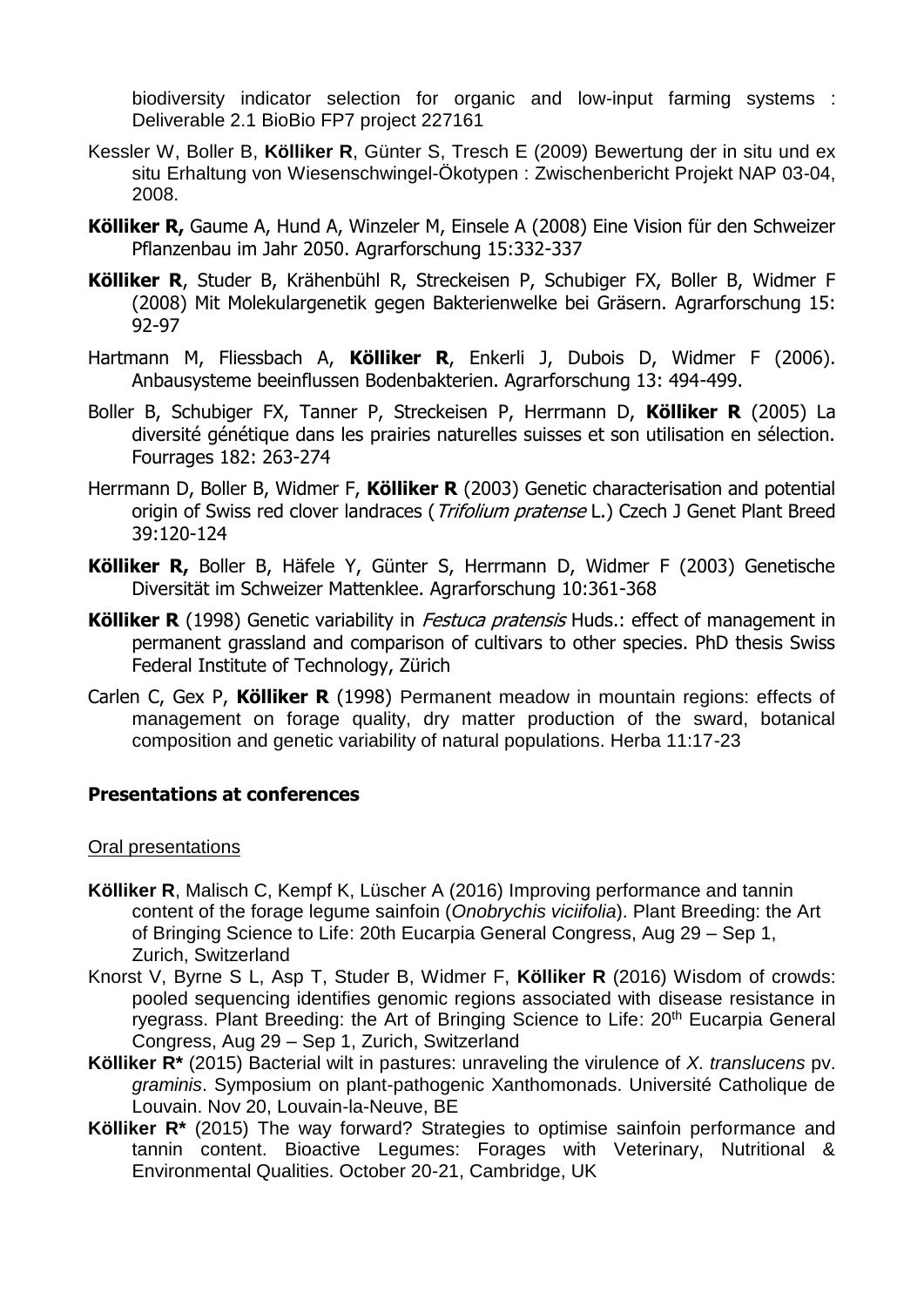- Mueller Harvey I, Ramsay A, Fryganas C, Ropiak H, Drake C, Mora Ortiz M, Smith LMJ, Skot L, Malisch C, Lüscher A, Kempf K, **Kölliker R** et al. (2015) Bioactive Tannins in Forage Legumes: Myths, Ignorance and Aspirations. ASA, CSSA, & SSA International Annual Meeting, Nov 15-18, Minneapolis, MN, USA
- Hersemann L, Wibberg D, Widmer F, Vorhölter F-J, **Kölliker R** (2015) A comparative genomics approach to identify virulence factors involved in bacterial wilt of Italian ryegrass. Life in Numbers 2 – Symposium at the ZHAW, September 1, Wädenswil, **Switzerland**
- Hersemann L, Widmer F, Vorhölter F-J, **Kölliker R** (2015) Pathogenomics of *Xanthomonas translucens* pv. *graminis* to unravel its virulence on forage grasses. 5th Xanthomonas Genome Conference, July 8-11, Bogotà, Colombia
- **Kölliker R**, Knorst V, Studer B, Boller (2015) Single-marker assisted introgression of crown rust resistance in an Italian ryegrass breeding program. 31<sup>st</sup> International Eucarpia Symposium Section Fodder Crops and Amenity Grasses. September 13- 17, Ghent, Belgium
- Knorst V, Byrne S, Asp T, Widmer F, Studer B, **Kölliker R** (2015) Sequencing based identification of resistance genes in ryegrass. 3rd Minisymposium Molecular Forage Crop Breeding. ETH Research Station Lindau-Eschikon, Switzerland, April 9
- **Kölliker R\***, Knorst V, Boller B, Studer B, Asp T, Byrne S, Widmer F (2015) Exploration and exploitation of disease resistance in ryegrass. XXIII th Plant and Animal Genome Meeting, January 10-14, San Diego, CA, USA
- Kempf K, Boller B, Widmer F, **Kölliker R** (2014) Genetic characterization in Sainfoin (*Onobrychis viciifolia*): Inbreeding in an outbreeding species. ASA, CSSA, & SSA International Annual Meeting, Nov 2-5, Long Beach, CA, USA
- Knorst V, Byrne S, Asp T, Widmer F, **Kölliker R** (2014) Sequencing based identification of candidate genes for disease resistance in ryegrass. Molecular Breeding of Forage and Turf' 14, June 9-12, Istanbul, Turkey
- Hersemann L, Widmer F, Vorhölter F-J, **Kölliker R** (2014) Xanthomonas translucens pv.  $graminis - a$  minimalistic Xanthomonad. Molecular Breeding of Forage and Turf' 14, June 9-12, Istanbul, Turkey
- **Kölliker R\***, Plant Molecular Ecology (2014) Institute for Agricultural and Fisheries Research ILVO, Melle, Belgium, June 16
- **Kölliker R\*,** Hersemann L, Wichmann F, Vorhoelter F-J, Widmer F (2013) Virulence factors and genome sequencing of the bacterial wilt causing pathogen  $X$ . translucens pv. *graminis*. Plant & Animal Genome XXI, January 12-16, San Diego, CA
- Kempf K, Thomet E, Widmer F, Boller B, **Kölliker R** (2013) Development of molecular tools for targeted improvement of sainfoin (Onobrychis viciifolia). LegumePlus Meeting Zurich June 2013.
- Kölliker R (2013) Esparsette: Forschung und Züchtung bei Agroscope Reckenholz, Meeting Esparsette Schweiz, 11. September, FIBL Frick, CH
- Kölliker R (2013) Molecular Plant Ecology at Agroscope Reckenholz, INRA Workshop 26./27.Nov, Lusignan, France
- Last L, Boller B, Widmer F, **Kölliker R** (2012) Intensive management reduces genetic diversity of *Dactylis glomerata* in Swiss permanent grassland. 8th Annual Symposium of the PhD Programme in Sustainable Agriculture ASPSA12, Agroscope Reckenholz-Tänikon,Zürich, Switzerland, November 2012
- **Kölliker R,** Wichmann F, Vorhölter F-J, Widmer F (2012) Bacterial wilt of forage grasses: insight into plant resistance and pathogen virulence. ASA, CSSA, and SSSA International Anuual Meetings, Oct. 21-24, Cincinnati, Ohio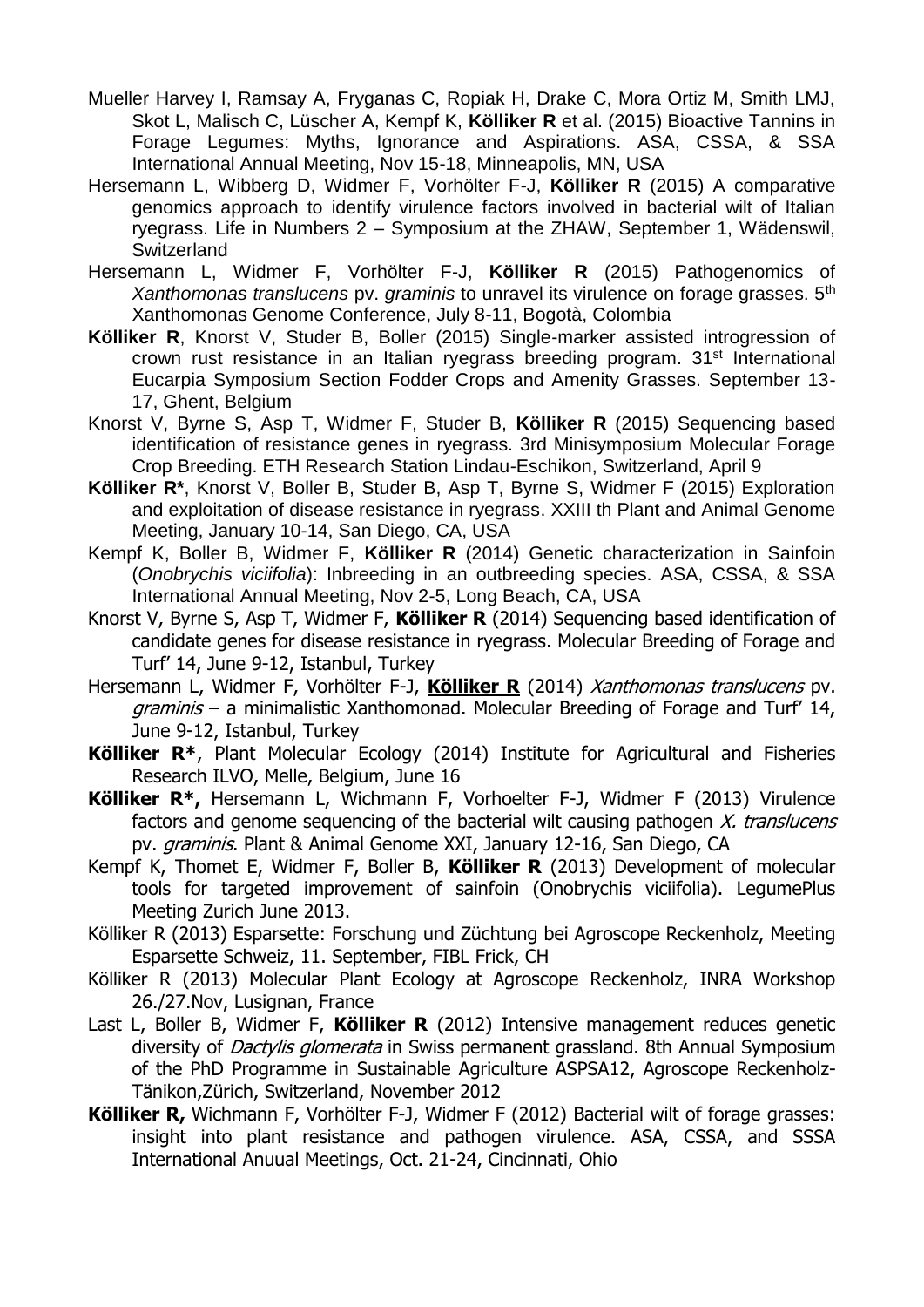- Last L, Boller B, Widmer F, **Kölliker R** (2012) Intensive management reduces genetic diversity of *Dactylis glomerata* in Swiss permanent grassland. ASA, CSSA, and SSSA International Anuual Meetings, Oct. 21-24, Cincinnati, Ohio
- **Kölliker R**, Kempf K (2012) Development of molecular tools for targeted improvement of sainfoin. LegumePlus Kick-off conference, June 26-29, Reading, UK
- **Kölliker R<sup>\*</sup>** (2011) Plant resistance and pathogen virulence in the *Lolium multiflorum* x Xanthomonas translucens pv. graminis interaction. Department of Molecular Biology and Genetics, Aarhus University, December 7, Flakkebjerg, Denmark
- Wichmann F, Widmer F, Vorhölter F-J, Boller B, **Kölliker R** (2011) Breeding for resistance to bacterial wilt in ryegrass: insights into the genetic control of plant resistance and pathogen virulence. 29<sup>th</sup> Meeting of the Eucarpia Fodder Crops and Amenity Grasses Section, September 4-8, Dublin, Ireland
- **Kölliker R\***, Boller B (2010) The role of genetic resources for sustainable and productive grassland agriculture. 23 rd General Meeting of the European Grassland Federation Kiel, Germany, 29 August – 2 September
- **Kölliker R\*** (2010) Marker assisted breeding of forage crops: past achievements and future challenges. 10. GPZ Haupttagung: Innovations in Breeding Methodology, Freising-Weihenstephan, Germany, 15-17 March
- Wichmann F, Asp T, Widmer F, **Kölliker R** (2010) Identification of genes involved in bacterial wilt resistance of *Lolium multiflorum*. The 6th International Symposium on Molecular Breeding of Forage and Turf MBFT 2010, Buenos Aires, Argentina, 15-19 **March**
- Wichmann F, Asp T, Widmer F, **Kölliker R** (2009) Identification of genes induced in Lolium multiflorum by bacterial wilt infection. 5th Annual Symposium of the PhD Programme in Sustainable Agriculture ASPSA08, Agroscope Reckenholz-Tänikon, Tänikon, Switzerland, August 29
- Roldan-Ruiz I, **Kölliker R\*** (2009) Marker assisted selection in forage crops and turf: a review. 28<sup>th</sup> Meeting of the Eucarpia Fodder Crops and Amenity Grasses Section: Sustainable use of genetic diversity in forage and turf breeding, La Rochelle, France,  $11 - 14$  Mav
- **Kölliker R\*** (2008) Insights in the genetic control of disease resistance in the forage grass Lolium multiflorum L. Seminar SFP 648, Martin Luther University Halle-Wittenberg, Germany, December 18
- **Kölliker R\*** (2008) Molecular diagnostics for the improvement of forage crops. Laboratory of Molecular Cytogenetics and Cytometry, Institute of Experimental Botany of the Czech Academy of Sciences, Olomouc, Czech Republic, July 15
- Herrmann D, Studer B, Boller B, Widmer F, **Kölliker R** (2008) QTL mapping of complex traits in outbreeding forage species  $-$  a case study in red clover. International Conference on Molecular Mapping & Marker Assisted Selection in Plants, Vienna, Austria, 3-6 February
- **Kölliker R**, Herrmann D, Boller B, Studer B, Widmer F (2007) Genetic characterization of persistence in red clover (*Trifolium pratense* L.) XXVII<sup>th</sup> Eucarpia Symposium on Improvement of Fodder Crops and Amenity Grasses, Copenhagen, Denmark, 19-23 August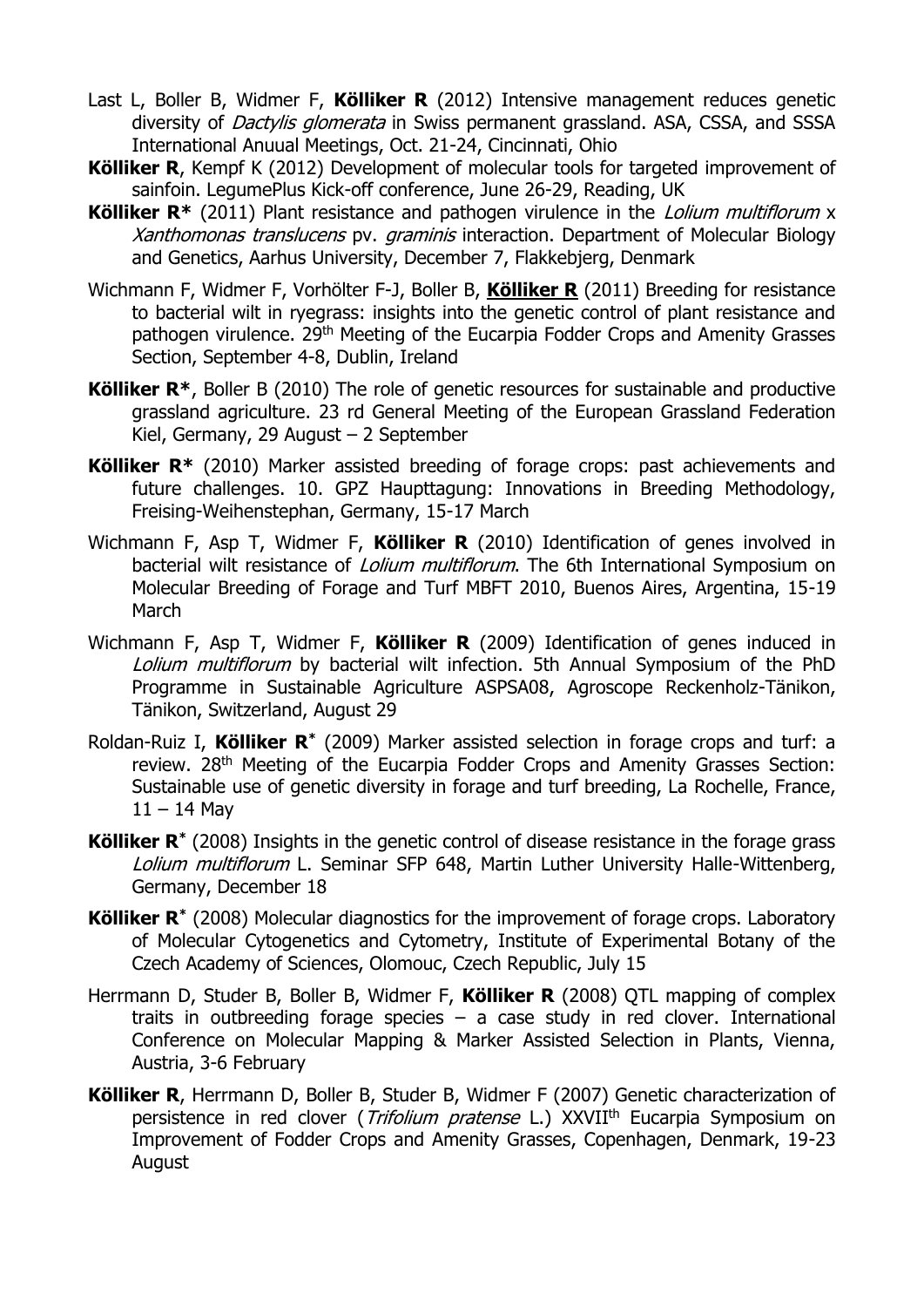- **Kölliker R\*** , Boller B, Majidi M, Peter-Schmid MKI, Bassin S, Widmer F (2007) Characterization and utilization of genetic resources for improvement and management of grassland species. 5<sup>th</sup> International Symposium on Molecular Breeding of Forage and Turf, Sapporo, Japan, 1-6 July
- **Kölliker R**, Boller B, Herrmann D, Peter-Schmid M, Widmer F (2006) Molekulargenetische Untersuchungen bei Futterpflanzen. SKEK Workshop Molekulargenetische Marker im Rahmen des NAP, Bern, 23. November
- **Kölliker R,** Herrmann D, Boller B, Widmer F (2006) Towards marker assisted breeding of persistent red clover (*Trifolium pratense* L.). ASA-CSSA-SSSA International Meetings, Indianapolis, USA, 12-16 November
- Peter-Schmid M, **Kölliker R**, Boller B (2006) The effect of management and environment on phenotypic and genetic variability of perennial forage grasses in permanent grassland. ASA-CSSA-SSSA International Meetings, Indianapolis, USA, 12-16 November
- **Kölliker R**, Studer B, Boller B, Bauer E, Posselt U, Widmer F (2006) Consistent detection of QTLs for disease resistance in Italian ryegrass across different environments. XXVI EUCARPIA Fodder Crops and Amenity Grasses Section Meeting, Perugia, Italy, 3-7 September, pp. 295-300
- **Kölliker R** (2006) Molecular characterisation of Swiss red clover germplasm, Plant Breeding Course ETH, Zurich, 26/27 January
- Studer B, Boller B, Bauer E, Posselt U, Widmer F, **Kölliker R** (2005) Identifizierung und Kartierung von Bakterienwelke Resistenzgenen bei Welschem Weidelgras mittels molekularer Marker. 46. Fachtagung des DLG-Ausschusses "Gräser, Klee und Zwischenfrüchte", Fulda, 29./30. November, pp. 29-36
- Posselt U, Bauer E, Boller B, **Kölliker R**, Studer B (2005) Identifizierung und Kartierung von Kronenrost Resistenzgenen bei Welschem Weidelgras mittels molekularer Marker. 46. Fachtagung des DLG-Ausschusses "Gräser, Klee und Zwischenfrüchte", Fulda, 29./30. November, pp. 37-44
- Studer B, Boller B, Herrmann D, Bauer E, Posselt U, Widmer F, Keller B, **Kölliker B** (2005) Molecular dissection of disease resistance in *Lolium multiflorum* Lam. 2nd Annual Symposium of the PhD Program in Sustainable Agriculture, Agroscope FAL Reckenholz, Zürich, 4th November
- Studer B, Boller B, Widmer F, Posselt U, Bauer E, **Kölliker R** (2005) Identifizierung und Kartierung von Resistenzgenen bei Welschem Weidelgras mittels molekularer Marker - die QTL Analyse. GFP, Sitzung der Abteilung Futterpflanzen, Bonn, 3. November
- **Kölliker R**, Boller B, Widmer F (2005) Positive effect of increased AFLP diversity among parental plants on yield of polycross progenies in perennial ryegrass (*Lolium perenne* L.). In: Humphreys MO (ed) Molecular breeding for the genetic improvement of forage crops and turf. Proceedings of the  $4<sup>th</sup>$  international symposium on the molecular breeding of forage and turf, Aberystwyth, Wales, July 4-7, p. 202
- Studer B, Boller B, Widmer F, Posselt UK, Bauer E, **Kölliker R** (2005) Molecular characterisation of bacterial wilt resistance in *Lolium multiflorum* Lam. In: Humphreys MO (ed) Molecular breeding for the genetic improvement of forage crops and turf. Proceedings of the 4<sup>th</sup> international symposium on the molecular breeding of forage and turf, Aberystwyth, Wales, July 4-7, p. 119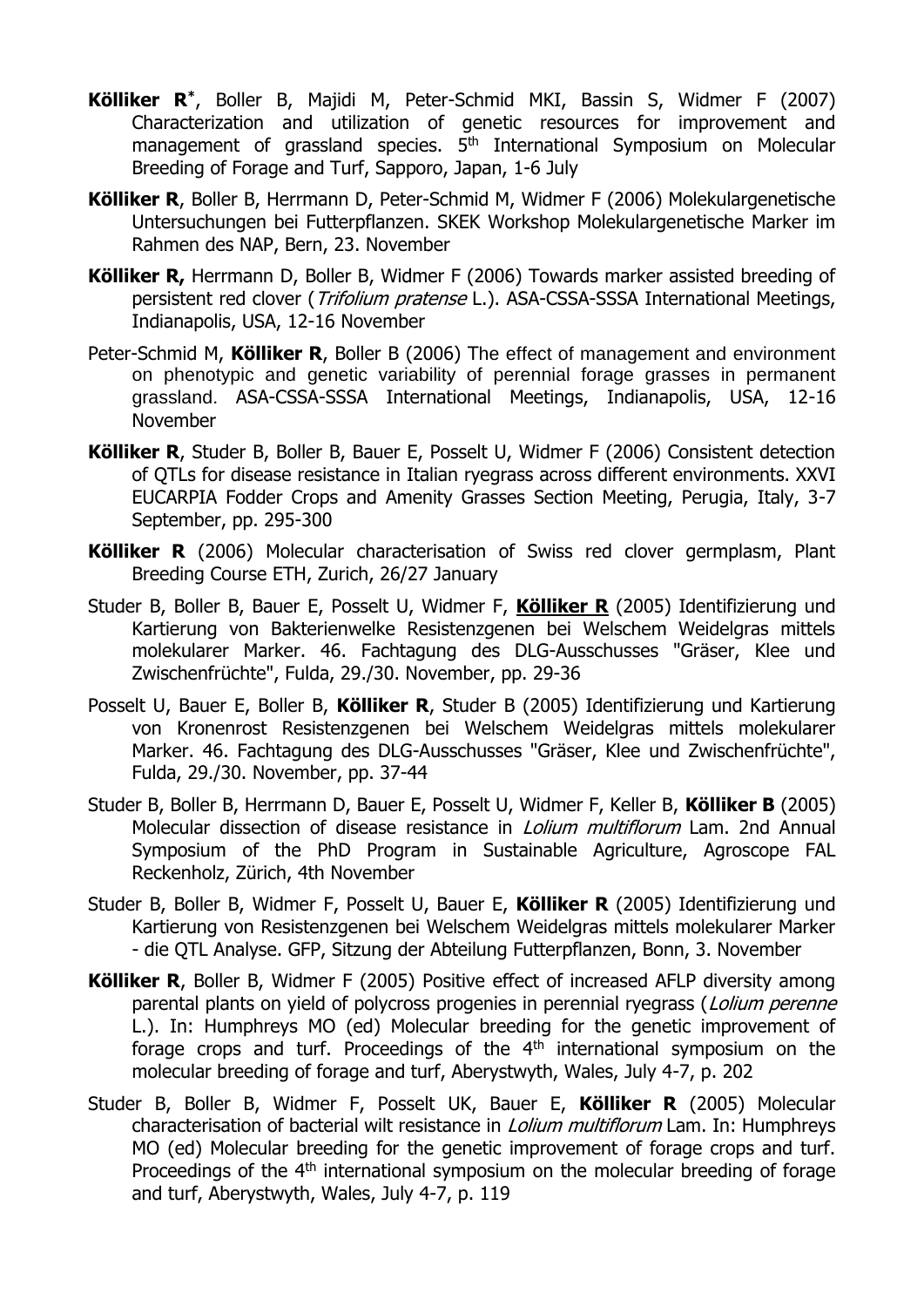- Studer B, Boller B, Widmer F, **Kölliker R** (2004) Molekulare Charakterisierung von Bakterienwelke-Resistenz in Italienischem Raigras. 12. Jahrestagung der Schweiz. Gesellschaft für Pflanzenbauwissenschaften, Universität Neuenburg, 19. März
- Herrmann D, Boller B, Widmer F, Keller B, **Kölliker R** (2004) Diversity and potential ancestry of red clover populations. 1st Annual Symposium of the PhD Program in Agroecology and Agriculture, Agroscope FAL Reckenholz, Zürich, 26th November
- **Kölliker R**, Boller B, Widmer F (2004) Development of molecular marker diversity in polycross breeding populations of *Lolium perenne*. In: Vollmann J, Grausgruber H, Ruckenbauer P (eds) Genetic variation for plant breeding. Proceedings of the XVIIth Eucarpia General Congress, Tulln, Austria, September 8 – 11, p. 343
- Herrmann D, **Kölliker R**, Boller B, Widmer F (2003) Genetic diversity and potential origin of Swiss red clover landraces (*Trifolium pratense* L.). 23<sup>rd</sup> Fodder Crops and Amenity Grasses Section Meeting EUCARPIA, Brno, Czech Republic, September 1-4
- **Kölliker R**, Krähenbühl R, Schubiger FX, Widmer F (2003) Genetic diversity and pathogenicity of the grass pathogen Xanthomonas translucens pv. graminis. 3rd International Symposium on Molecular Breeding of Forage and Turf, Dallas, Texas and Ardmore, Oklahoma, USA, May 18-22
- **Kölliker R,** Herrmann D, Boller B, Widmer F (2002) Genetische Charakterisierung von Mattenklee Hofsorten. 10. Tagung AG Molekulare Marker, Gesellschaft für Pflanzenzüchtung e.V., Weihenstephan, Deutschland
- **Kölliker R**, Boller B, Häfele Y, Widmer F (2001) Polycross breeding of perennial rye grass based on molecular marker diversity. XVI<sup>th</sup> Eucarpia Congress, Edinburgh, Scotland, Sept. 10-24
- **Kölliker R** (2001) Aufgaben und Möglichkeiten der Pflanzenzüchtung im 21. Jahrhundert. 9. Jahrestagung der Schweiz. Gesellschaft für Pflanzenbauwissenschaften (SGPW), Grangeneuve, Posieux, 23. März
- **Kölliker R**, Stadelmann FJ, Nösberger J (1997) Einfluss von Standort und Bewirtschaftung auf die genetische Variabilität von Wiesenschwingel. Jahrestagung Arbeitsgemeinschaft Grünland und Futterbau der Deutschen Gesellschaft für Pflanzenbauwissenschaften, Aulendorf, Germany, Aug. 28-30: pp 43-48
- **Kölliker R**, Messerli M, Stadelmann FJ, Nösberger J (1996) Genetic variability of natural meadow fescue populations. Annual Meeting American Society of Agronomy, Indianapolis, Indiana, Nov. 3-8

#### Poster presentations

- Birrer M A, Widmer F, **Kölliker R** (2016) Separation of endophytic and epiphytic phyllosphere bacterial communities of *Lolium* spp. Plant Breeding: the Art of Bringing Science to Life: 20th Eucarpia General Congress, Aug 29 – Sep 1, Zurich, Switzerland.
- Birrer M, Widmer F, **Kölliker R** (2015) Separation of endophytic and epiphytic phyllosphere bacterial communities of *Lolium spp.* 10<sup>th</sup> International Symposium on Phyllosphere Microbiology, Ascona, Switzerland, July 19-23
- Knorst V, Widmer F, Studer B, Byrne S, Asp T, **Kölliker R** (2015) Sequence based identification of resistance genes in *Lolium multiflorum*. XXIII th Plant and Animal Genome Meeting, January 10-14, San Diego, CA, USA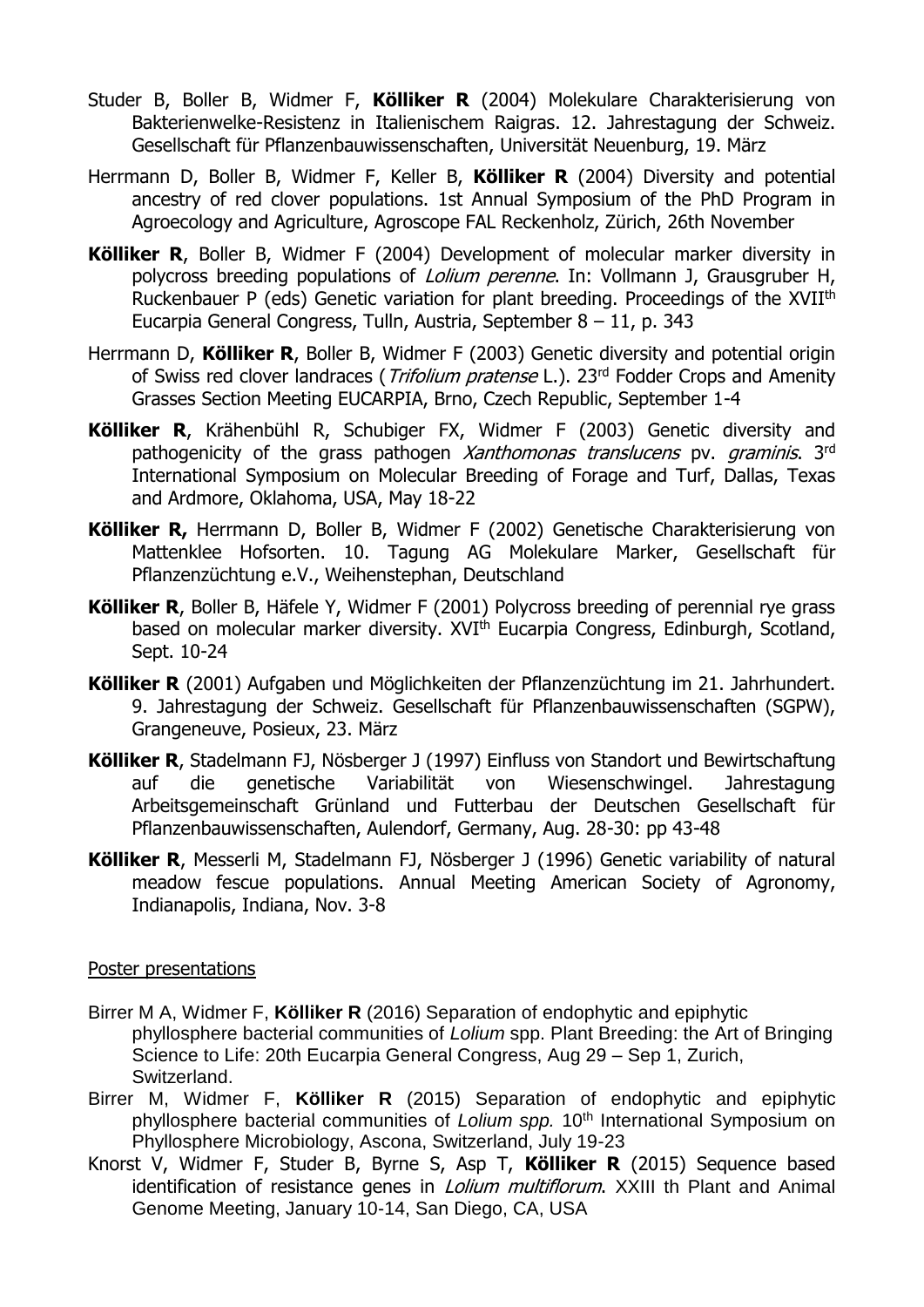- Hersemann L, Vorhölter F-J, Widmer F, **Kölliker R** (2014) Virulence factors in Xanthomonas translucens pv. graminis: sometimes less is more. The 13th International Conference on Plant Pathogenic Bacteria, June 8-13, Shanghai, China
- Birrer M, **Kölliker R**, Manzanares C, Asp T, Studer B (2014) A DNA marker assay based on high-resolution melting curve analysis for distinguishing species of the *Festuca-Lolium* complex. 8th Symposium on Molecular Breeding of Forage and Turf 9-12 June, Istanbul, Turkey
- Last L, Widmer F, Boller B, **Kölliker R** (2013) Intensive management reduces genetic diversity of *Dactylis glomerata* in Swiss permanent grassland. 30<sup>th</sup> Eucarpia Fodder Crops and Amenity Grasses Section Meeting 12-16 May, Vrnjacka Banja, Serbia
- Hersemann L, Widmer F, Keller B, **Kölliker R** (2013) Virulence factors in Xanthomonas translucens pv. graminis – trend towards minimalism. 9th Annual Symposim of the PhD program in Sustainable Agriculture (ASPSA 2013), Agroscope Reckenholz-Tänikon Research Station ART, Tänikon, Switzerland, November 2013.
- Kempf K, Walter A, **Kölliker R** (2013) Genetic investigations of traits relevant for sainfoin breeding. Symposium for new PhD students 2013 (ETH IAS 2013), Einsiedeln, Oktober 2013.
- Kempf K, Widmer F, Thomet E, Walter A, **Kölliker R** (2013) Genetic investigations of traits relevant for sainfoin breeding. 9th Annual Symposim of the PhD program in Sustainable Agriculture (ASPSA 2013), Agroscope Reckenholz-Tänikon Research Station ART, Tänikon, Switzerland, November 2013.
- Kempf K, Thomet E, Widmer F, Boller B, Walter A, **Kölliker R** (2012) Development of molecular tools for targeted improvement of sainfoin (*Onobrychis vicifolia*). 8th Annual Symposium of the PhD Programme in Sustainable Agriculture ASPSA12, Agroscope Reckenholz-Tänikon,Zürich, Switzerland, November 2012
- Knorst V, Widmer F, Keller B, Boller B, **Kölliker R** (2012) Targeted characterization of resistance genes in *Lolium multiflorum*. 8th Annual Symposium of the PhD Programme in Sustainable Agriculture ASPSA12, Agroscope Reckenholz-Tänikon,Zürich, Switzerland, November 2012
- Hersemann L, Widmer F, Keller B, **Kölliker R** (2012) Characterization of virulence factors in Xanthomonas translucens pv. graminis. 8th Annual Symposium of the PhD Programme in Sustainable Agriculture ASPSA12, Agroscope Reckenholz-Tänikon,Zürich, Switzerland, November 2012
- Kempf K, Thomet E, **Kölliker R** (2012) Development of molecular tools for targeted improvement of sainfoin. LegumePlus Kick-off conference, June 26-29, Reading, UK
- Last L, Herzog F, Boller B, Widmer F, **Kölliker R** (2011) Influence of habitat and management on genetic diversity of Dactylis glomerata in Switzerland. European Grassland Federation Symposium 2011, August 28 – September 1, Raumberg-Gumpenstein, Austria
- Amini F, Fakhr MA, Majidi MM, Far SS, **Kölliker R** (2010) Molecular and phenotypic marker based parental selection to improve forage yield of tall fescue populations. 10. GPZ Haupttagung: Innovations in Breeding Methodology, Freising-Weihenstephan, Germany, 15-17 March
- Wichmann F, Conradin C, Liesch M, Widmer F, **Kölliker R** (2010) Effect of hrpG knock-out on pathogenicity of *Xanthomonas translucens* pv. Graminis. 18. Jahrestagung der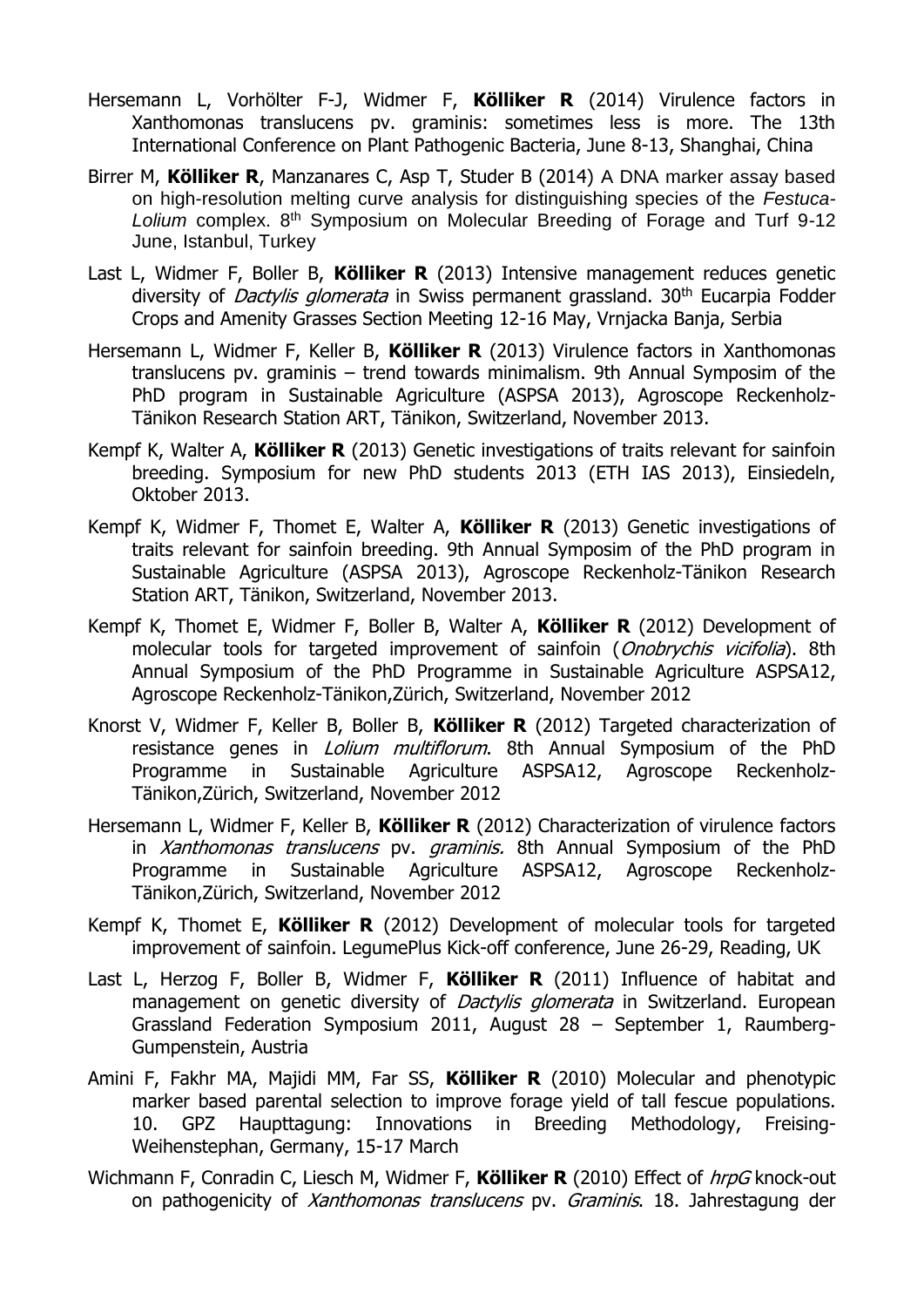Schweiz. Gesellschaft für Pflanzenbauwissenschaften SGPW, Syngenta Forschungszentrum Stein, Switzerland, 26 March

- Wichmann F, Conradin C, Liesch M, Widmer F, **Kölliker R** (2009) Effect of hrpG knock-out on pathogenicity of *Xanthomonas translucens* pv. Graminis. 9<sup>th</sup> International Plant Molecular Biology Congress (IPMB), St. Louis, Missouri, USA, October 25-30
- Wichmann F, Asp, T, Widmer F, **Kölliker R** (2009) Identification of genes involved in bacterial wilt resistance in *Lolium multiflorum*. 28<sup>th</sup> Meeting of the Eucarpia Fodder Crops and Amenity Grasses Section: Sustainable use of genetic diversity in forage and turf breeding, La Rochelle, France,  $11 - 14$  May
- Studer B, Asp, T, Bach Jensen L, Frei S, Barth S, Muylle H, Roldan-Ruiz I, Barre P, Skot L, Dolstra O, **Kölliker R**, Roulund N, Nielsen KK, Lübberstedt T (2009) A framework genetic linkage map of *Lolium* based on EST derived SSR markers. 28<sup>th</sup> Meeting of the Eucarpia Fodder Crops and Amenity Grasses Section: Sustainable use of genetic diversity in forage and turf breeding, La Rochelle, France,  $11 - 14$  May
- Wichmann F, Asp T, Widmer F, Keller B, **Kölliker R** (2009) Identification of differentially expressed genes in *Lolium multiflorum* upon infection with *Xanthomonas translucens* pv graminis. 17. Jahrestagung der Schweiz. Gesellschaft für Pflanzenbauwissenschaften (SGPW) Nyon, Schweiz, 27. März
- **Kölliker R**, Peter-Schmid M, Majidi M, Boller B, Widmer F (2009) Genetic diversity in meadow fescue and Italian ryegrass. 17. Jahrestagung der Schweiz. Gesellschaft für Pflanzenbauwissenschaften (SGPW) Nyon, Schweiz, 27. März
- Wichmann F, Asp T, Widmer F, **Kölliker R** (2008) Identification of genes in Lolium multiflorum differentially expressed upon infection with Xanthomonas translucens py graminis. 4th Annual Symposium of the PhD Programme in Sustainable Agriculture ASPSA08, Agroscope Reckenholz-Tänikon, Tänikon, Switzerland, October 31
- **Kölliker R**, Peter-Schmid MIK, Majidi M, Boller B, Widmer F (2008) Genetic diversity in meadow fescue and Italian ryegrass. Plant GEM 7, Plant Genomics European Meetings, Albena, Bulgaria, 24-27 September
- Wichmann F, Asp T, Widmer F, **Kölliker R** (2008) Identification of genes in Lolium multiflorum differentially expressed upon infection with Xanthomonas translucens pv graminis. Plant GEM 7, Plant Genomics European Meetings, Albena, Bulgaria, 24-27 September
- Studer B, Asp T, Frei U, Hentrup S, Meally H, Guillard A, Barth, S, Muylle H, Roldàn-Ruiz I, Barre P, Koning-Boucoiran C, Uenk-Stunnenberg G, Dolstra O, Skot L, Skot KP, Turner BT, Humphreys MO, **Kölliker R**, Rolound N, Nielsen KK, Lübberstedt T (2008) Expressed sequence tag-derived microsatellite markers of perennial ryegrass (Lolium perenne L.). International Conference on Molecular Mapping & Marker Assisted Selection in Plants, Vienna, Austria, 3-6 February
- Boller B, Schubiger FX, Tanner P, **Kölliker R** (2007) Selection for high molecular marker diversity to improve agronomic perfomrance of *Lolium perenne* synthetics. XXVII<sup>th</sup> Eucarpia Symposium on Improvement of Fodder Crops and Amenity Grasses, Copenhagen, Denmark, 19-23 August
- Peter-Schmid MKI, Boller B, **Kölliker R** (2007) Genetic diversity of F. pratensis Huds. And L. multiflorum Lam. ecotype populations from permanent grassland. XXVII<sup>th</sup> Eucarpia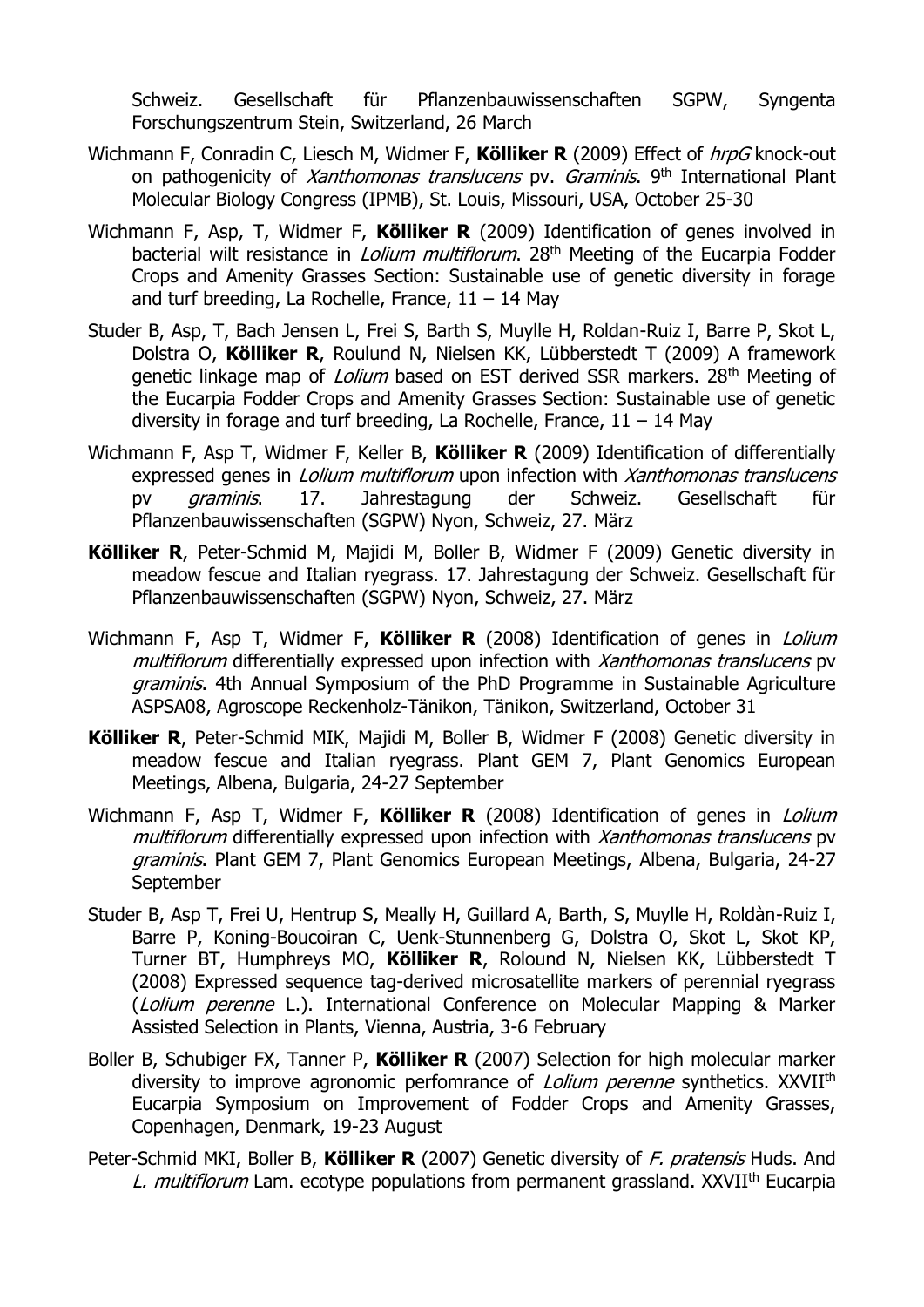Symposium on Improvement of Fodder Crops and Amenity Grasses, Copenhagen, Denmark, 19-23 August

- **Kölliker R**, Herrmann D, Boller B, Widmer F (2006) QTL analysis for persistence in red clover (*Trifolium pratense* L.). 5. Plant Genomics European Meetings, Venice, Italy, October 11-14
- Herrmann D, Boller B, Studer B, Widmer F, **Kölliker R** (2006) Identification of QTLs for seed yield and its components in red clover (Trifolium pratense L.). Plant & Animal Genome XIV January 14-18, San Diego, CA, USA
- Studer B, Boller B, Herrmann D, Bauer E, Posselt U, Widmer F, **Kölliker R** (2006) Genetic dissection of disease resistance in *Lolium multiflorum* Lam. Plant & Animal Genome XIV January 14-18, San Diego, CA, USA
- Hartmann M, **Kölliker R**, Widmer F (2005). Identification of Treatment-Specific Soil Microbial Taxa using a Novel Strategy to Extract Phylogenetic Sequence Information from Community T-RFLP. BAGECO-8, June 26-29, Lyon, France
- Wieloch W, Enkerli J, **Kölliker R**, Callaghan A, Bogus MI (2005). The use of AFLP to detect inter- and intraconidial genetic variability in Conidiobolus coronatus. 10th European Meeting IOBC/wprs Working Group "Insect Pathogens and Insect Parasitic Nematodes". June 11-15, Locorotondo, Italy
- Wieloch W, Enkerli J, **Kölliker R**, Callaghan A, Bogus MI (2005). Heterokaryotic nature of the entomopathogenic fungus Conidiobolus coronatus. IV International Conference on Arthropods: Chemical, physiological and environmental aspects. Bialka Tatrzanska, Poland, September 18-23.
- Schmid M, **Kölliker R**, Buchmann N, Kessler W, Boller B (2005) Characterisation of swiss meadow fescue (*Festuca pratensis* Huds.) and Italian ryegrass (*Lolium multiflorum* Lam.) ecotypes. 2nd Annual Symposium of the PhD Program in Sustainable Agriculture, Agroscope FAL Reckenholz, Zürich, 4th November
- Herrmann D, Boller B, Studer B, Widmer F, Keller B, **Kölliker B** (2005) Molecular dissection of seed yield and persistance in red clover. 2nd Annual Symposium of the PhD Program in Sustainable Agriculture, Agroscope FAL Reckenholz, Zürich, 4th November
- Herrmann D, Boller B, Widmer F, **Kölliker R** (2005) Genetic and phenotypic diversity of Swiss red clover landraces. In: Humphreys MO (ed) Molecular breeding for the genetic improvement of forage crops and turf. Proceedings of the 4<sup>th</sup> international symposium on the molecular breeding of forage and turf, Aberystwyth, Wales, July 4-7, p. 261
- Boller B, **Kölliker R** (2005) Does AFLP diversity reflect consanguinity within meadow fescue breeding material? In: Humphreys MO (ed) Molecular breeding for the genetic improvement of forage crops and turf. Proceedings of the  $4<sup>th</sup>$  international symposium on the molecular breeding of forage and turf, Aberystwyth, Wales, July 4-7, p. 276
- Herrmann D, Boller B, Widmer F, **Kölliker R** (2004) Mattenklee Swiss red clover of foreign origin? 12. Jahrestagung der Schweiz. Gesellschaft für Pflanzenbauwissenschaften, Universität Neuenburg, 19. März
- Studer B, Boller B, Widmer F, Bauer E, Keller B, **Kölliker B** (2004) Molecular characterisation of bacterial wilt resistance in *Lolium multiflorum* Lam. 1st Annual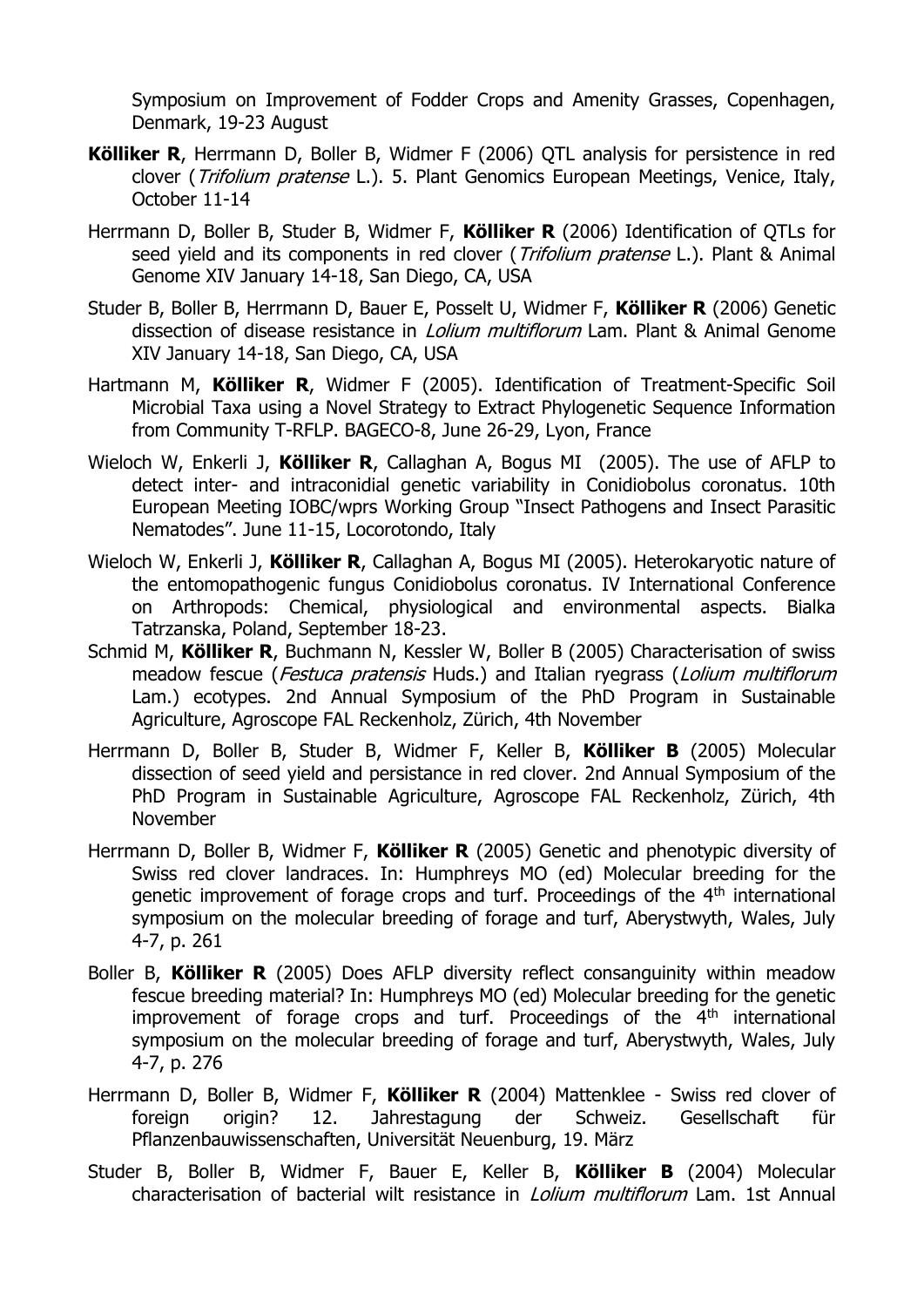Symposium of the PhD Program in Agroecology and Agriculture, Agroscope FAL Reckenholz, Zürich, 26th November

- Schmid M, **Kölliker R**, Buchmann N, Kessler W, Boller B (2004) Chracterisation of meadow fescue (*Festuca pratensis* Huds.) and Italian ryegrass (*Lolium multiflorum* L.) populations from differentily managed permanent meadows. 1st Annual Symposium of the PhD Program in Agroecology and Agriculture, Agroscope FAL Reckenholz, Zürich, 26th November
- **Kölliker R**, Jones ES, Drayton MC, Dupal MP, Forster JW (2000) Simple sequence repeat (SSR) markers for molecular breeding of white clover. 2nd International Symposium of Molecular Breeding of Forage Crops, Lorne and Hamilton, Australia, Nov. 19-24
- **Kölliker R**, Jones ES, Forster JW (2000) Bulked AFLP analysis in white clover. 3rd International Crop Science Congress, Hamburg, Germany, Aug. 17-22
- **Kölliker R**, Jones ES, Jahufer MZZ, Forster JW (2000) Assessment of genetic diversity in white clover germplasm using AFLP markers. 8<sup>th</sup> Plant and Animal Genome Conference, San Diego, California, Jan. 9-12
- **Kölliker R**, Jones ES, Drayton M, Dupal M, Forster JW (1999) Development and implementation of AFLP and SSRP markers for white clover. In: Provorov NA, Tikhonovich IA (eds) New approaches and techniques in breeding sustainable fodder crops and amenity grasses. Proceedings of the  $22<sup>nd</sup>$  Fodder Crops and Amenity Grasses Section Meeting EUCARPIA, St Petersburg, Russia, October 17-21 pp 211-213
- **Kölliker R**, Stadelmann FJ, Nösberger J (1997) Fertilization reduces genetic variability of meadow fescue. Annual Meeting Swiss Society of Agronomy, Zürich, Switzerland. March 7
- **Kölliker R**, Stadelmann FJ, Nösberger J (1997) Comparison of genetic variability within cultivars and ecotypes of Festuca pratensis. In: Boller B, Stadelmann FJ (eds) Breeding for a multifunctional agriculture. Proceedings of the  $21<sup>st</sup>$  Meeting of the Fodder Crops and Amenity Grasses Section of EUCARPIA, Kartause Ittingen, Switzerland, September 9-12 pp 168-170

## **Patent Application**

Forster J, **Kölliker R** (Inventors) Title: Molecular markers in clovers. Applicant: Agriculture Victoria Services Pty. Ltd. Application Number: 509194. Filing date: 3 January 2001. Priority claimed: PQ4907 dated 24 December 1999 and PQ6520 dated 28 March 2000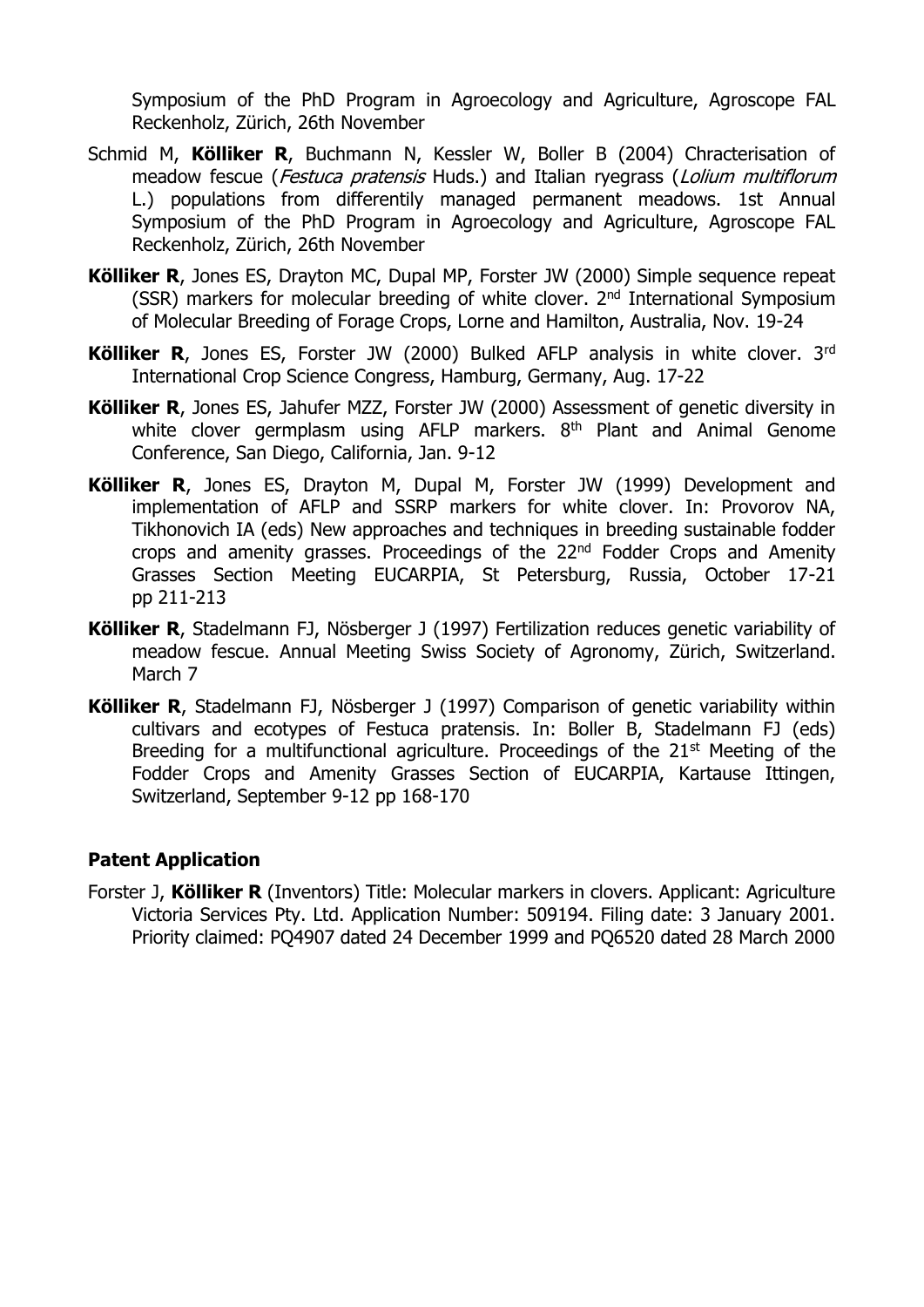# **Project Funding**

- 2016 2020 "Genomic methods to detect genetic diversity in grassland" Swiss Federal Office for Agriculture (343'000.--)
- 2014 2018 "Composition and putative function of the microbiome of forage grasses" Agroscope Research Programme "Microbial Biodiversity" (207'000.--)
- 2012 2015 LegumePlus<sup>Plus</sup> EU FP7-PEOPLE-2011-ITN ("Optimising plant polyphenols in legumes for ruminant nutrition plus health plus environmental sustainability"; leader wp4)
- 2012 2015 "Bacterial wilt in ryegrass: targeted characterisation of virulence factors and resistance genes", SNF No. 31003A\_13858 (Fr. 438'000)
- 2009 2012 BioBio Indicators for biodiversity EU FP 7 Project 2271611 (Development and Application of indicators for genetic diversity in grassland and crop species; task group leader; Fr. 150'000)
- $2007 2010$  "Genetic and morphophysiological characterization of the *Xanthomonas* translucens pv. graminis - Lolium multiform interaction" (PhD thesis Fabienne Wichmann), SNF No. 3100A0-112582 (Fr. 296'000)
- 2005 JSPS Invitation Fellowship Program for Research in Japan (Short-Term) of the Japan Society for the Promotion of Science
- 2004 2008 "Molecular and phenotypic diversity of Swiss *Festuca pratensis* Huds. And Lolium multiflorum Lam. ecotype populations from contrasting permanent grassland habitats" (PhD thesis Madlaina Peter-Schmid) , Swiss Federal Office for Agriculture (Fr. 130'000)
- 2003 2006 "Genetic characterization of soil bacterial communities in the DOK long-term agricultural field experiment" (PhD thesis Martin Hartmann), SNF No. 31003A-100811 (Fr. 162'000)
- 2002 2006 "Molecular characterization of resistance to bacterial wilt in Italian ryegrass (Lolium multiflorum Lam.)" (PhD thesis Bruno Studer), SNF No. 3100- 065417 (Fr. 197'000)
- 2001 2006 "Genetic characterisation of Mattenklee landraces and cultivars" (PhD thesis Doris Herrmann), Swiss Federal Office for Agriculture (Fr. 130'000)
- 1998 Fellowship for prospective researchers (SNF) for the project "Development of simple sequence repeat (SSR) loci for marker assisted breeding in white clover"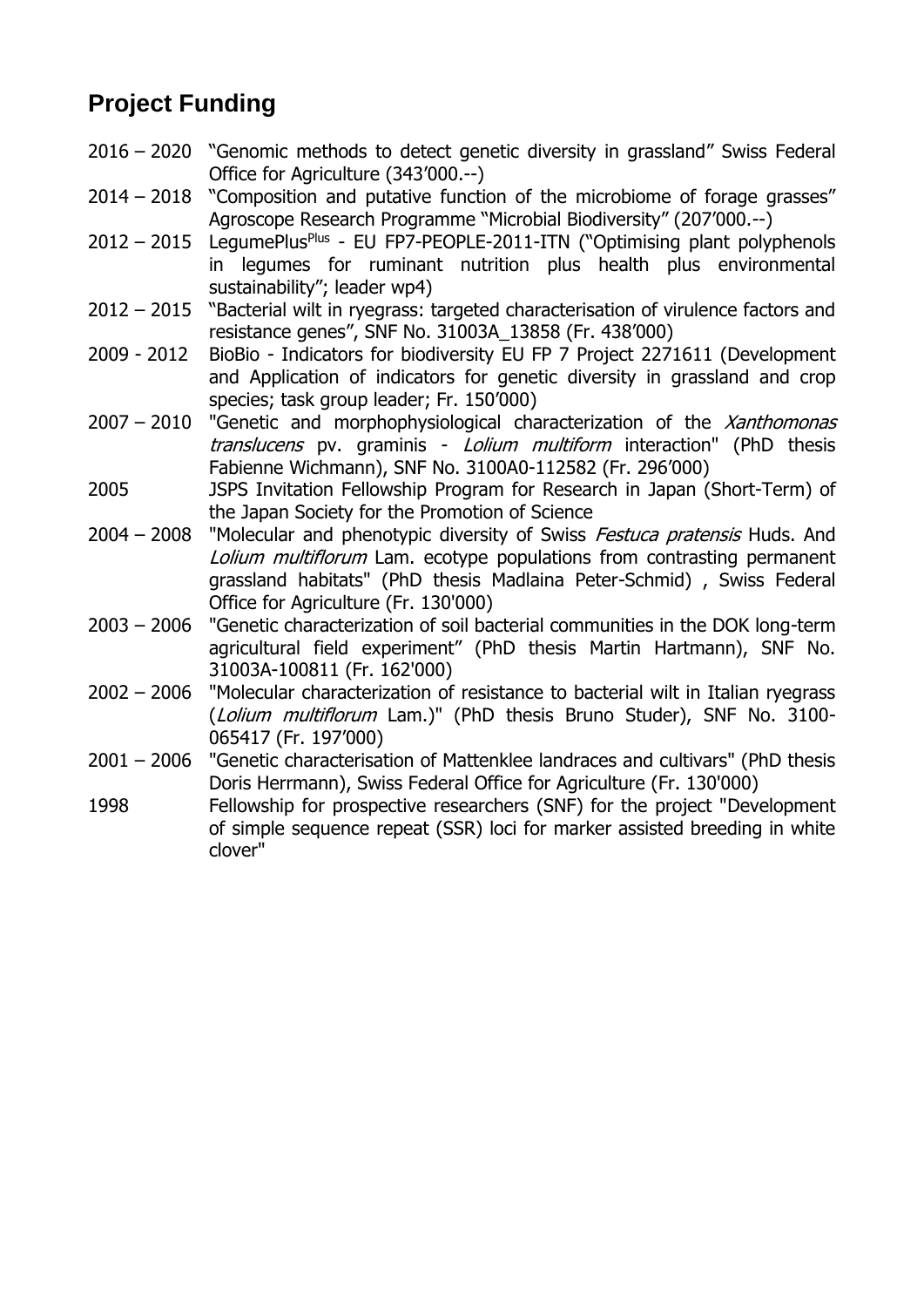# **Students supervised**

## **PhD theses**

- Miguel Loera (2016 2020, ETH Zurich) Genomic methods to detect genetic diversity in grassland
- Martina Birrer (2014 2018, University of Zurich) The leaf microbiome of *Lolium* spp.
- Verena Knorst (2012 2017, University of Zurich) Targeted characterisation of resistance genes in Lolium multiflorum
- Katharina Kempf (2012 2016, ETH Zurich) Development of molecular tools for targeted improvement of sainfoin (*Onobrychis viciifolia*)
- Lena Hersemann (2012 2016, University of Zurich) Characterisation of virulence factors in Xanthomonas translucens pv. graminis
- Luisa Last (2009-2013, ETH Zurich) Plant genetic diversity in conventional and organic agriculture
- Fabienne Wichmann (2007-2011, University of Zurich) Genetic and morphophysiological characterization of the Xanthomonas translucens pv. graminis -Lolium multiflorum interaction
- Bruno Studer (2002-2006, University of Zurich) Molecular characterisation of resistance to bacterial wilt and crown rust in Italian ryegrass (*Lolium multiflorum* Lam.)
- Doris Herrmann (2001 2005, University of Zurich) Characterisation of genetic diversity and molecular dissection of seed vield and persistence in Swiss Mattenklee (Trifolium pratense L.)
- Madlaina Schmid (2003 2008; co-supervisor, ETHZ) Molecular and phenotypic diversity of Swiss Festuca pratensis Huds. and Lolium multiflorum Lam. ecotype populations from contrasting permanent grassland habitats
- Martin Hartmann (2003-2007; co-supervisor, ETHZ) Genetic characterization of soil bacterial communities in the DOK long-term agricultural field experiment – Influences of management strategies and crops
- Irene Jacob (visiting PhD student 2011, Bavarian State Research Center for Agriculture, Germany) Genetic characterisation of anthracnose resistance in red clover
- Fatemeh Amini (visiting PhD student 2009-2010, Isfahan University, Iran) Genetic characterisation of tall fescue breeding germplasm
- Marja Petrova (visiting PhD student 2007-2008, Institute of Plant Genetic Resources, Sadova, Bulgaria) Genetic diversity of Swiss and Bulgarian meadow fescue populations
- Mahdi Majidi (visiting PhD student 2006-2007, Isfahan University, Iran) Influence of ex situ conservation on genetic diversity of meadow fescue

# **Bachelor / master theses**

- Milena Scandella (Master thesis University of Basel, 2016-2017) "Anthracnose resistance in red clover"
- Magdalena Wey (Bachelor thesis ETHZ 2016) "Genetic diversity of sainfoin"
- Luca Costa (Bachelor Thesis ETHZ 2013) "Genetische Untersuchungen des Polyphenol-Stoffwechselweges in Onobrychis viciifolia
- Severin Kislinger (Bachelor Thesis ZHAW 2013) Molekulargenetische Charakterisierung des Raigras-Pathogens Xanthomonas translucens pv. graminis
- Sara Lüscher (Master Thesis ETHZ 2011) Characterization of Pantoea spp. associated with forage grasses